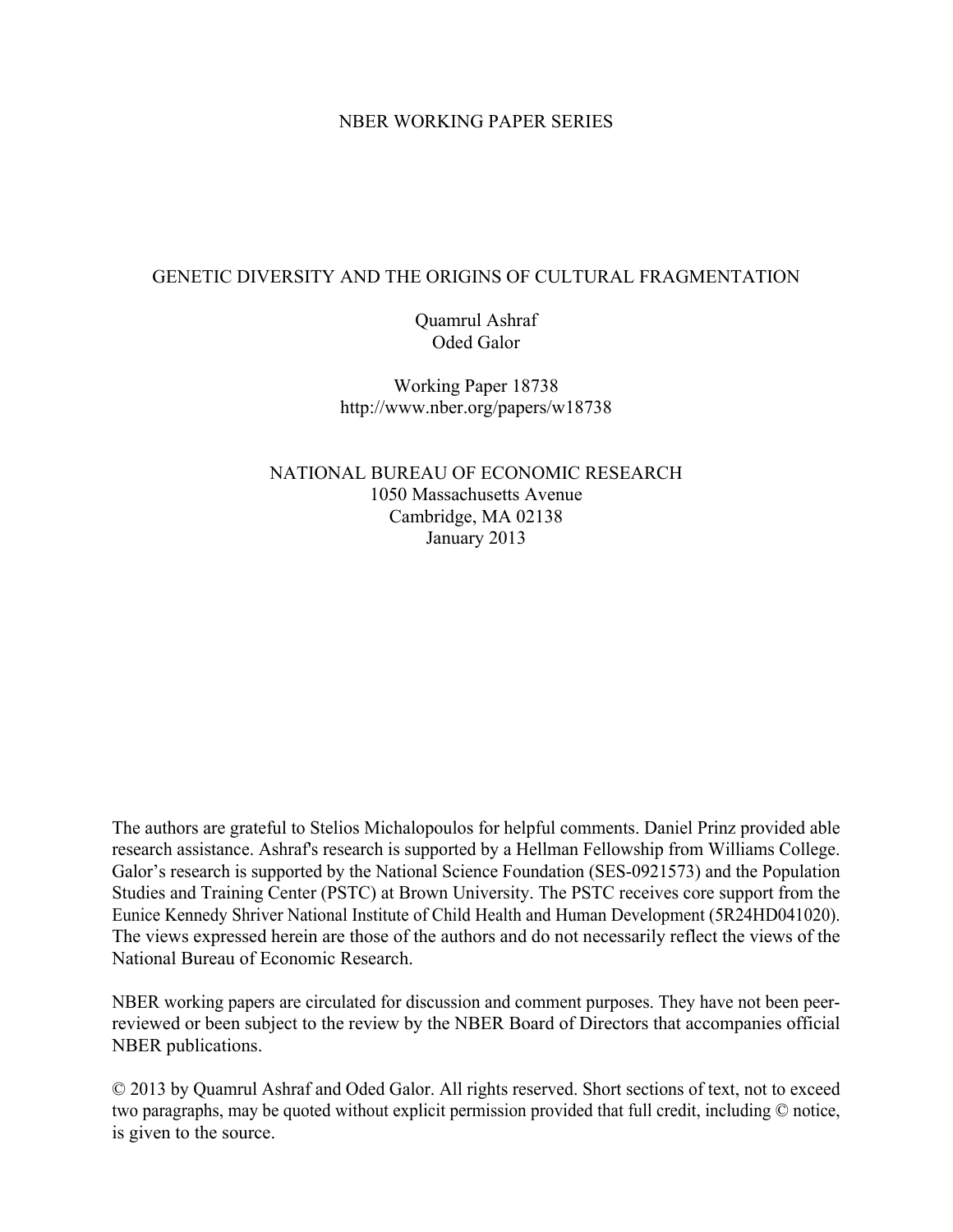Genetic Diversity and the Origins of Cultural Fragmentation Quamrul Ashraf and Oded Galor NBER Working Paper No. 18738 January 2013 JEL No. N30,O10,O50,Z10

### **ABSTRACT**

Despite the importance attributed to the effects of diversity on the stability and prosperity of nations, the origins of the uneven distribution of ethnic and cultural fragmentation across countries have been underexplored. Building on the role of deeply-rooted biogeographical forces in comparative development, this research empirically demonstrates that genetic diversity, predominantly determined during the prehistoric "out of Africa" migration of humans, is an underlying cause of various existing manifestations of ethnolinguistic heterogeneity. Further exploration of this uncharted territory may revolutionize the understanding of the effects of deeply-rooted factors on economic development and the composition of human capital across the globe.

Quamrul Ashraf Williams College Department of Economics 24 Hopkins Hall Drive Williamstown, MA 01267 Quamrul.H.Ashraf@williams.edu

Oded Galor Department of Economics Brown University Box B Providence, RI 02912 and NBER oded\_galor@brown.edu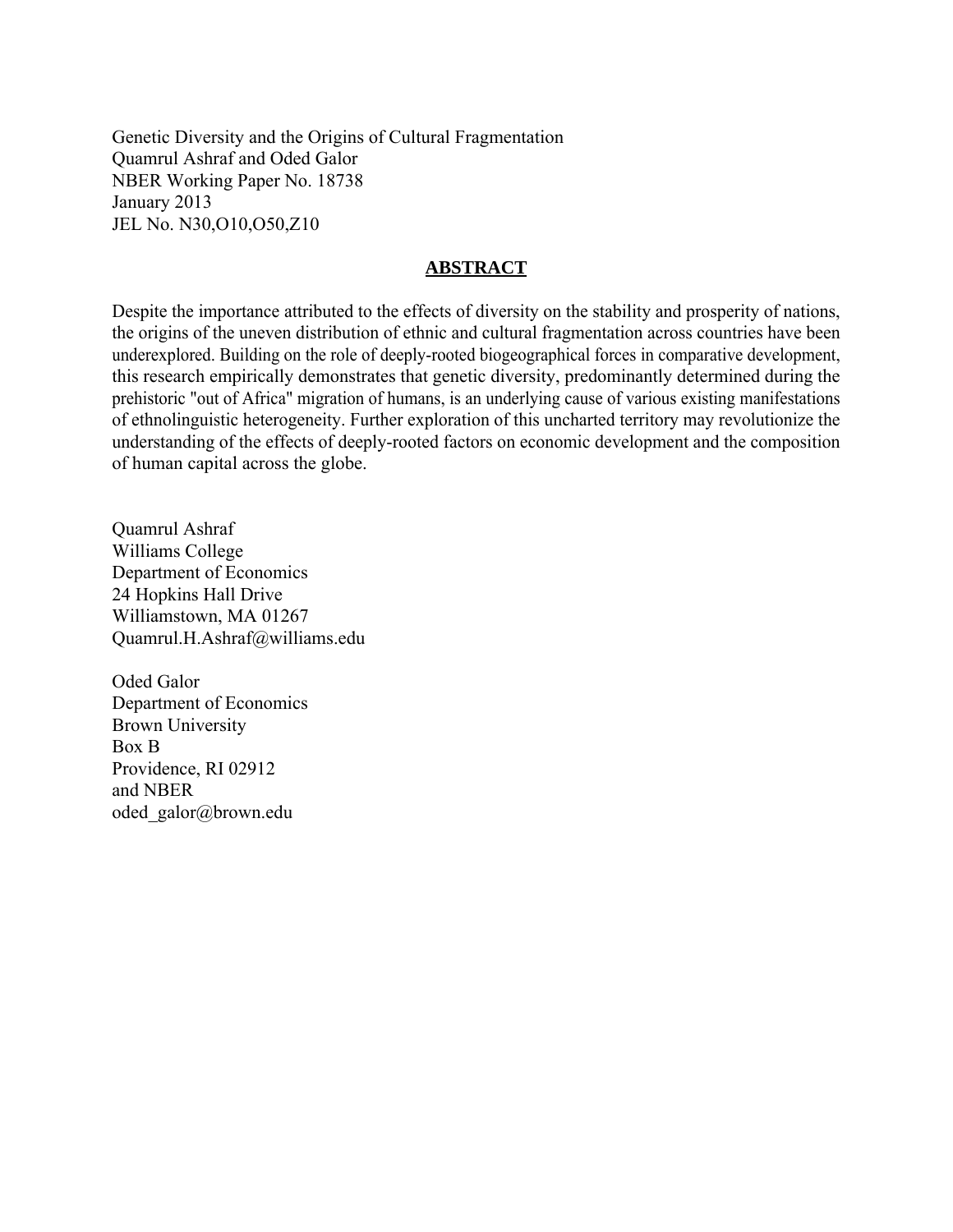Diversity has emerged as a fundamental force in the stability and prosperity of nations. The intensities of fractionalization and polarization across ethnic, linguistic, and religious groups have been associated with economic growth, the quality of governance, the provision of public goods, the prevalence of civil conflict, and endogenous nation formation.<sup>[1](#page-2-0)</sup> Nevertheless, the origins of the uneven distribution of ethnic and cultural fragmentation across countries have been largely neglected.<sup>[2](#page-2-1)</sup>

An emerging body of evidence suggests that deeply-rooted factors, determined tens of thousands of years ago, have significantly affected the level of diversity and the course of comparative economic development from the dawn of human civilization to the contemporary era.<sup>[3](#page-2-2)</sup> In particular, Ashraf and Galor (2013) advance and empirically establish the hypothesis that, in the course of the prehistoric exodus of Homo sapiens out of Africa, migratory distance to various indigenous settlements across the globe adversely affected the level of genetic diversity, and thereby generated a persistent hump-shaped effect on development outcomes, reflecting the tradeoff between the beneficial and detrimental effects of diversity on productivity.

Building upon the insight of the biogeographical roots of comparative development, this paper explores an underlying unity in the origins of the various forms of ethnic and cultural fragmentation in contemporary national populations. It advances the hypothesis that genetic diversity, determined predominantly during the migration of humans out of Africa tens of thousands of years ago, is a fundamental determinant of observed ethnic and cultural heterogeneity, as reflected by the number of ethnic groups and the levels of ethnolinguistic fractionalization and polarization within modern national boundaries.

Following the "out of Africa" migration, the initial level of genetic diversity in indigenous settlements presumably facilitated the formation of distinct ethnic groups through a process of endogenous group selection, based on the tradeoff between the costs and benefits associated with heterogeneity and scale.<sup>[4](#page-2-3)</sup> While heterogeneity raised the likelihood of disarray and mistrust, reducing cooperation and thus adversely affecting group-specific productivity, complementarities across diverse productive traits and preferences stimulated productivity. Since in a given environment, diminishing marginal returns to diversity and homogeneity entail an optimal size for each group, higher initial genetic diversity would have positively contributed to the number of groups, and thus to the degree of fractionalization. Further, to the extent that higher initial diversity did not lead to an excessively large number of groups, it would have positively contributed to the degree of polarization as well.<sup>[5](#page-2-4)</sup>

Consistent with the proposed hypothesis, this research establishes that genetic diversity is an underlying cause of a broad spectrum of existing manifestations of ethnic and cultural diversity. Exploiting migratory distance from East Africa as an exogenous source of cross-country variation in contemporary genetic diversity, the empirical analysis demonstrates that genetic diversity has signifi-

<span id="page-2-1"></span><span id="page-2-0"></span><sup>&</sup>lt;sup>1</sup>For an overview, see Alesina and La Ferrara  $(2005)$ .

 $2R$ ecent exceptions are studies on the effects of geographical variability (Michalopoulos, 2012) and the duration of human settlement (Ahlerup and Olsson, 2012) on linguistic diversity.

<span id="page-2-3"></span><span id="page-2-2"></span><sup>3</sup> See Spolaore and Wacziarg (forthcoming) for a survey.

<sup>4</sup>Over time, as the forces of cultural drift augmented intergroup divergences in language, customs, and norms, thereby reinforcing the barriers to intergroup assimilation, distinct ethnic identities were formed.

<span id="page-2-4"></span><sup>&</sup>lt;sup>5</sup>If local geographical factors complemented a specific spectrum of productive traits and preferences, genetic diversity, coupled with spatial variability in geographical factors, may have facilitated the sorting of the regional population into spatially segregated communities, and thus the effect of genetic diversity on the degree of fractionalization or polarization could potentially be nonmonotonic.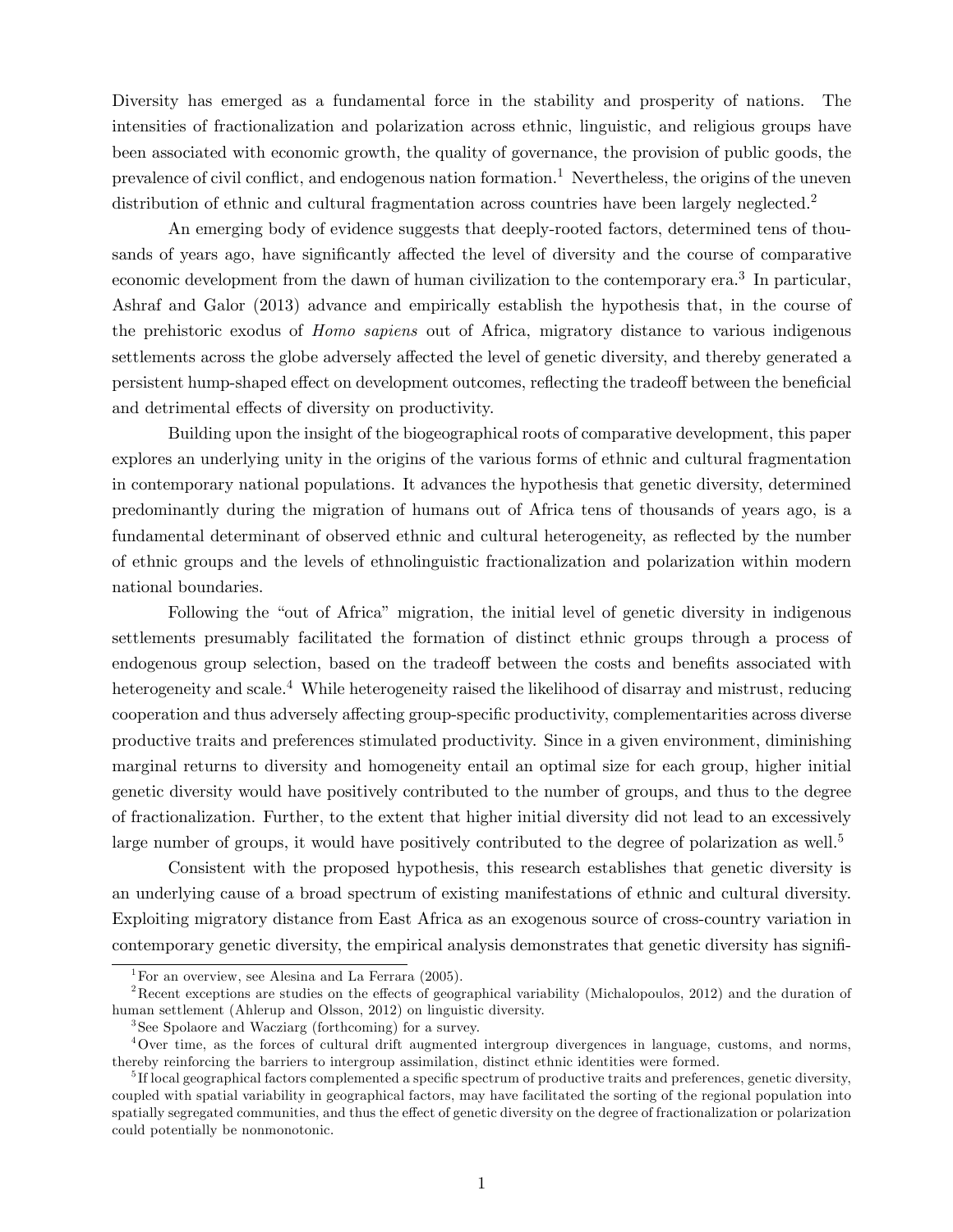cant positive effects on the number of ethnic groups and the levels of ethnolinguistic fractionalization and polarization, conditional on a comprehensive set of potentially confounding geographical and historical factors.

### 1 Estimation Strategy

The empirical analysis examines the average reduced-form effects of genetic diversity on a wide range of measures of contemporary ethnolinguistic heterogeneity at the country level, including (i) the log number of ethnic groups (EG), compiled by Fearon (2003); (ii) two distinct measures of ethnic fractionalization (EF-F and EF-A), constructed by Fearon (2003) and Alesina et al. (2003), respectively; (iii) indices of ethnolinguistic fractionalization (ELF-D) and polarization (POL-D), based on deeply-rooted ancestral cleavages among linguistic groups in the population (i.e., level 1), developed by Desmet, Ortuño-Ortín and Wacziarg (2012); and (iv) measures of ethnolinguistic polarization, based on the methodologies of Esteban-Ray (POL-ER) and Reynal-Querol (POL-RQ), constructed by Esteban, Mayoral and Ray (2012).

Given that cross-country migrations in the post-1500 era significantly affected the distribution of genetic and cultural diversity, especially across countries in the New World, the measure of contemporary genetic diversity developed by Ashraf and Galor (2013) is employed as the main independent variable. However, since this measure may be spuriously correlated with the component of contemporary ethnolinguistic diversity that was shaped by the forces of colonialism and globalization over the past 500 years, two distinct identification strategies are utilized. First, the analysis focuses on a subsample comprised exclusively of countries in the Old World, thereby eliminating the potentially confounding role of mass migrations from the Old World in contributing to both genetic and ethnolinguistic diversity in New-World populations over the past half millennium. Second, the analysis employs migratory distance from East Africa as an instrument for contemporary genetic diversity in a global sample of countries, exploiting the highly significant negative first-stage relationship between genetic diversity and migratory distance from the cradle of humankind.<sup>[6](#page-3-0)</sup>

The analysis also accounts for a large vector of geographical covariates. Specifically, in light of the hypothesis of Michalopoulos  $(2012)$  that geographical variability, as reflected by variations in regional land quality and elevation, contributed significantly to ethnolinguistic fractionalization, controls are introduced for the mean and the standard deviation of land quality and elevation as well as the dispersion in elevation within a country.<sup>[7](#page-3-1)</sup> Further, since ecological biodiversity decreases with distance from the equator, a spatial gradient that is also manifested by linguistic diversity, absolute latitude is included as a standard control. Moreover, to account for other geographicallydriven channels that may have shaped endogenous group formation, promoted spatial segregation, or reinforced intergroup differences through cultural drift and the accumulation of group-specific human

<span id="page-3-0"></span> $6$ As discussed by Ashraf and Galor (2013), this relationship reflects a serial founder effect of the "out of Africa" demic expansion process, whereby subgroups leaving their parental colonies to establish new settlements at greater distances from the cradle of humankind carried with them only a portion of the overall diversity of their parental colonies.

<span id="page-3-1"></span><sup>&</sup>lt;sup>7</sup>The findings of Michalopoulos (2012) are consistent with the notion that heterogeneity in geographical factors hindered mobility among groups and gave rise to nontransferable location-specific human capital, thereby promoting the cultural drift of spatially segregated groups over time.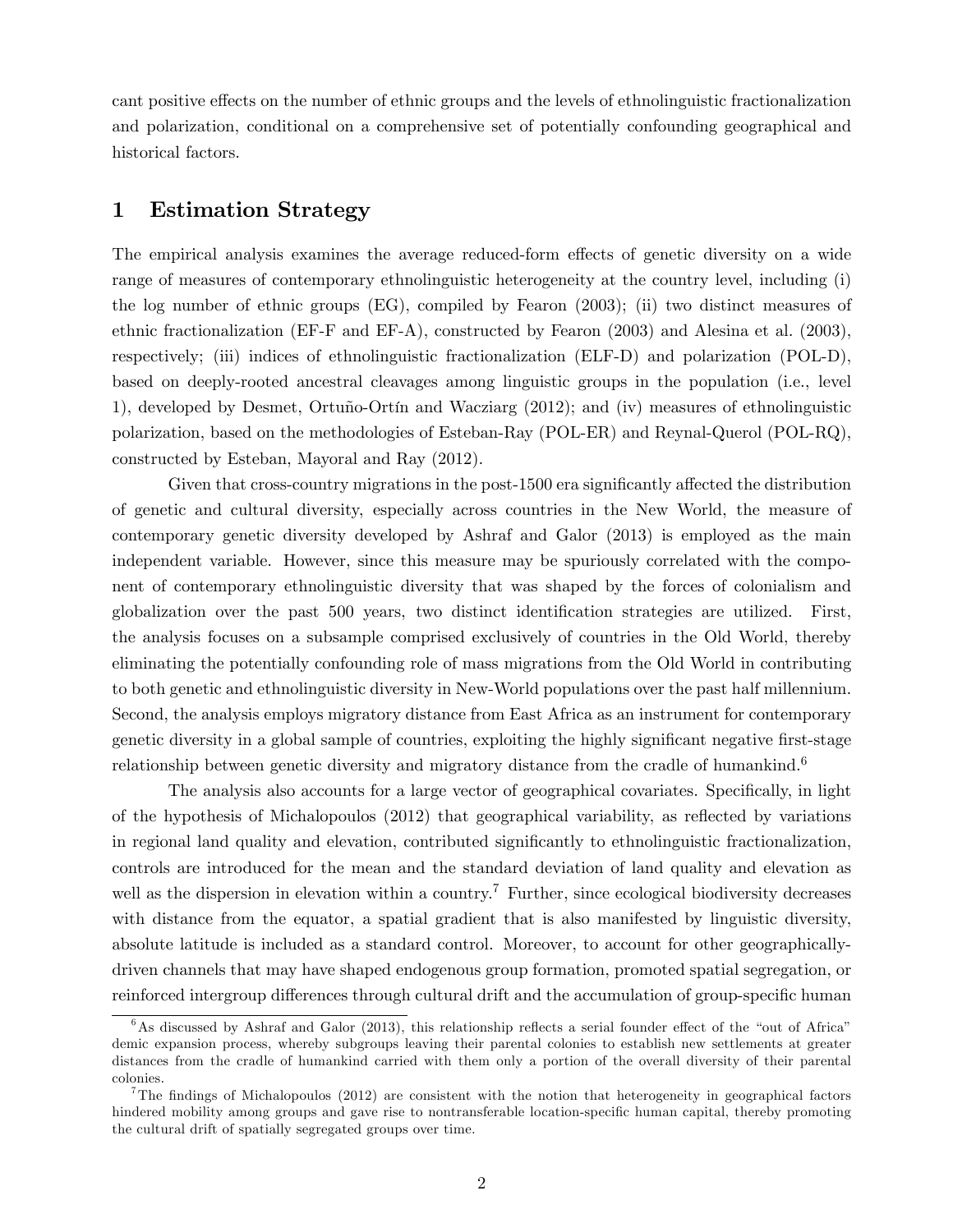capital, the analysis additionally controls for the percentage of arable land, distance to waterways, total land area, average monthly temperature and precipitation, the percentage of total land area in Köppen-Geiger tropical and subtropical climate zones, disease richness, and island and landlocked fixed effects.

In addition, the empirical analysis considers three historical forces that may have influenced ethnic diversity. First, the advent of sedentary agriculture may have contributed to both ethnic fissions and fusions. While the increase in social stratification spurred by the Neolithic Revolution may have catalyzed group formation, the rise of institutionalized statehood may have served to homogenize ethnic identities. Second, to the extent that new peripheral groups could have emerged over time, reflecting the inefficient provision of public goods from core groups, the duration of human settlement in a given location since prehistoric times could have contributed to ethnic diversity (Ahlerup and Olsson, 2012). Third, the distribution of contemporary ethnolinguistic diversity across countries partly reflects the legacy of colonialism, via the divide-and-rule strategies enacted by colonial powers, the imposition of colonial institutions designed to achieve stronger political ináuence by assimilating groups into larger units, and major cross-continental migrations associated with the colonial period. Hence, the analysis controls for the time elapsed since the Neolithic Revolution, the duration of human settlement since prehistory, and the duration of experience as a colony.

Finally, a complete set of continental fixed effects is included to account for the possibility that unobserved continent-specific geographical and historical characteristics may have codetermined the global distributions of genetic and ethnolinguistic diversity.

### 2 Estimation Results

The empirical results establish that genetic diversity is a fundamental determinant of ethnic and cultural fragmentation, as reflected by various forms of ethnolinguistic heterogeneity. Exploiting variations in a sample of 143 countries for which data on all employed variables are available, Column 1 of Table [1](#page-5-0) presents the results from an OLS regression of the log number of ethnic groups on genetic diversity and the full set of geographical and historical controls. As depicted in panel (a) of Figure [1,](#page-7-0) genetic diversity has a highly statistically significant positive relationship with the log number of ethnic groups. In particular, a 10 percentage point increase in genetic diversity is associated with 1 additional ethnic group, relative to a baseline of 5.25 groups in the representative national population.<sup>[8](#page-4-0)</sup> Further, the partial  $R^2$  associated with genetic diversity indicates that the residual variation in diversity explains 7 percent of the residual variation in the log number of ethnic groups.

Regarding the geographical covariates, consistent with Michalopoulos (2012), variation in land quality has a statistically significant positive relationship with ethnic diversity. In contrast, distance from the equator does not appear to be systematically related to the number of ethnic groups. The entire set of controls for geographical variability explain 4 percent of the residual variation in the log number of groups.

<span id="page-4-0"></span><sup>8</sup>A 10 percentage point increase in genetic diversity can be interpreted as a 0.1 increase in the probability that two randomly-selected individuals in a population are genetically different from one another with respect to a given spectrum of traits.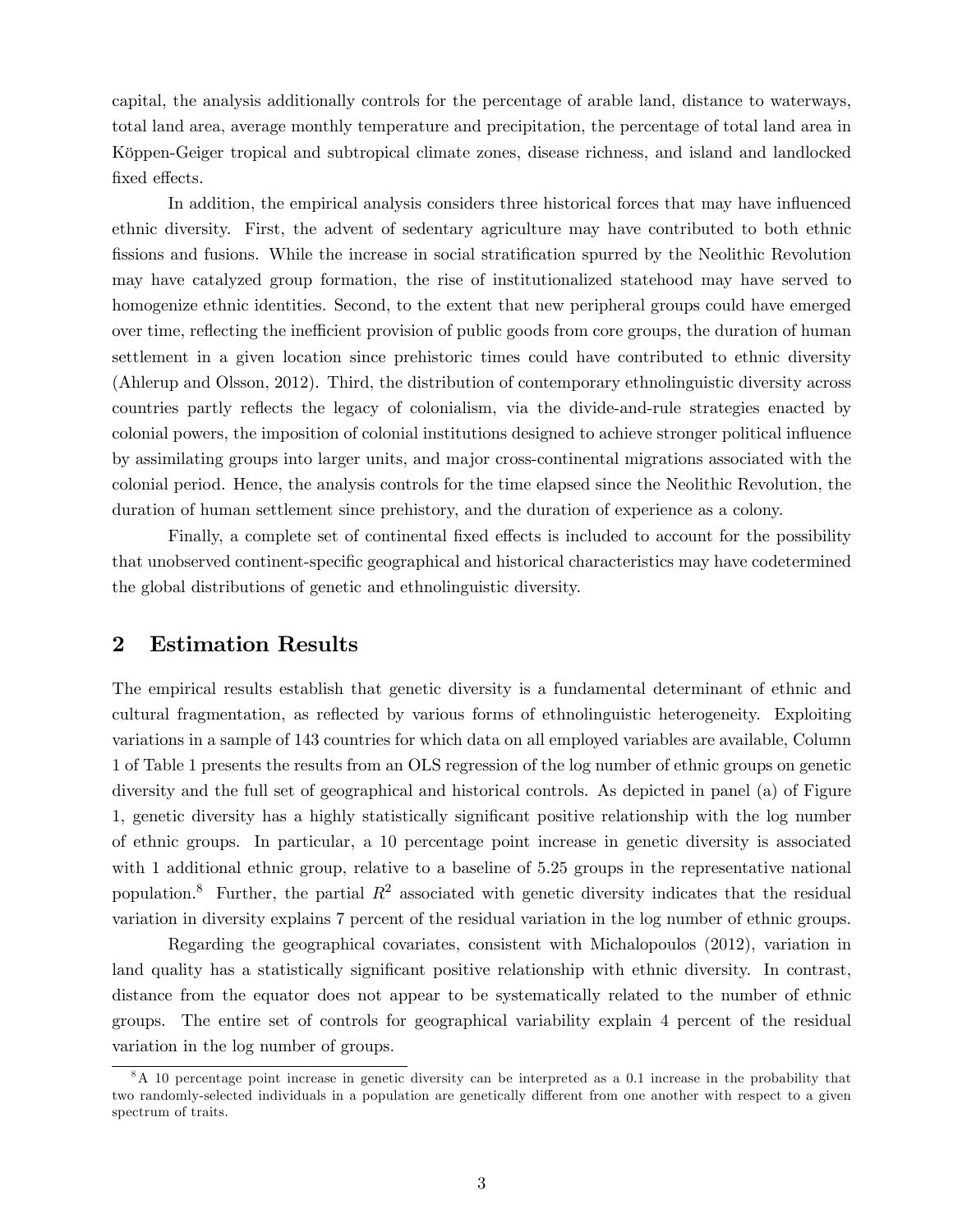| $\overline{1}$<br>$\frac{1}{2}$<br> <br> <br>    |
|--------------------------------------------------|
| )<br>i<br>J<br><b>-</b><br>-<br> <br><<br>ו<br>י |
| l                                                |
| )<br> <br> <br> <br>ו<br>ו                       |
| うりょう<br>くしん しゅうりょう<br>֡֡<br>į<br>j               |
| $\overline{\phantom{a}}$<br>i<br>İ<br>J          |
| l<br>ļ<br>$\frac{1}{2}$<br>I                     |

<span id="page-5-0"></span>

|                                   | $\Xi_{\rm 5}^{(1)}$<br>$E$ G                                         | $\frac{2}{35}$<br>EG                                                                                                                                                      | $\boxed{\frac{3}{2}}$<br>SHE<br>EF-F                                                                                                                                                                                                                                                                                   | 2SLS<br>EFA                                                                                                                                                                                                                                                                                                                                                                                                             | <b>ELF-I</b><br>$\frac{(5)}{2\text{SLS}}$                                                                                                                                                                                                                                                                              | POL-D<br>$\frac{(6)}{2}$                                                                                                                                                                                                                                                                                                      | POL-EI<br>$\frac{(7)}{2SLS}$                                                                                                                                                                                                                                                                        | $_{\rm O1-RQ}$<br>$\begin{array}{c} (8) \\ \text{SLS} \end{array}$                                                                                                                                                                                                                                                     |
|-----------------------------------|----------------------------------------------------------------------|---------------------------------------------------------------------------------------------------------------------------------------------------------------------------|------------------------------------------------------------------------------------------------------------------------------------------------------------------------------------------------------------------------------------------------------------------------------------------------------------------------|-------------------------------------------------------------------------------------------------------------------------------------------------------------------------------------------------------------------------------------------------------------------------------------------------------------------------------------------------------------------------------------------------------------------------|------------------------------------------------------------------------------------------------------------------------------------------------------------------------------------------------------------------------------------------------------------------------------------------------------------------------|-------------------------------------------------------------------------------------------------------------------------------------------------------------------------------------------------------------------------------------------------------------------------------------------------------------------------------|-----------------------------------------------------------------------------------------------------------------------------------------------------------------------------------------------------------------------------------------------------------------------------------------------------|------------------------------------------------------------------------------------------------------------------------------------------------------------------------------------------------------------------------------------------------------------------------------------------------------------------------|
| Genetic diversity                 | $.294***$<br>(2.213)                                                 | $1.680**$<br>(4.234)                                                                                                                                                      | $3.196***$<br>(2.242)                                                                                                                                                                                                                                                                                                  | $4.288**$<br>(1.905)                                                                                                                                                                                                                                                                                                                                                                                                    | $3.293**$<br>(1.663)                                                                                                                                                                                                                                                                                                   | (2.842)                                                                                                                                                                                                                                                                                                                       | (0.560)                                                                                                                                                                                                                                                                                             | $(0.576***$                                                                                                                                                                                                                                                                                                            |
| Years since Neolithic             | $-0.043$<br>$(0.033)$                                                |                                                                                                                                                                           |                                                                                                                                                                                                                                                                                                                        |                                                                                                                                                                                                                                                                                                                                                                                                                         | $-0.011$<br>$(0.014)$                                                                                                                                                                                                                                                                                                  |                                                                                                                                                                                                                                                                                                                               | (0.005)                                                                                                                                                                                                                                                                                             |                                                                                                                                                                                                                                                                                                                        |
| Settlement duration               | $2.045**$<br>(0.022)                                                 | $\begin{array}{c} -0.064^{*} \\ (0.034) \\ (0.038^{*} \\ (0.021) \\ (0.033 \\ (0.033 \\ (0.024) \\ (0.012) \\ (0.012) \\ (0.031^{***}) \\ (0.288) \\ (0.228) \end{array}$ | $\begin{array}{c} -0.020 \\ (0.018) \\ (0.008) \\ (0.011) \\ (0.011) \\ (0.011) \\ (0.005) \\ (0.006) \\ (0.121) \\ (0.121) \\ (0.066) \\ (0.005) \\ (0.001) \\ (0.011) \\ (0.011) \\ (0.011) \\ (0.011) \\ (0.011) \\ (0.012) \\ (0.011) \\ (0.012) \\ (0.013) \\ (0.013) \\ (0.014) \\ (0.012) \\ (0.013) \\ (0.014$ | $\begin{array}{c} \textbf{-0.010} \\ \textbf{(0.018)} \\ \textbf{(0.011)} \\ \textbf{(0.011)} \\ \textbf{(0.012)} \\ \textbf{(0.014)} \\ \textbf{(0.019)} \\ \textbf{(0.005)} \\ \textbf{(0.009)} \\ \textbf{(0.099)} \\ \textbf{(0.099)} \\ \textbf{(0.290)} \\ \textbf{(0.210)} \\ \textbf{(0.220)} \\ \textbf{(0.210)} \\ \textbf{(0.220)} \\ \textbf{(0.230)} \\ \textbf{(0.231)} \\ \textbf{(0.231)} \\ \textbf{($ |                                                                                                                                                                                                                                                                                                                        | $\begin{array}{c} -0.014 \\ -0.025 \\ 0.010 \\ 0.010 \\ 0.010 \\ 0.004 \\ +0.016 \\ 0.007 \\ -0.007 \\ -0.157 \\ -0.157 \\ -0.331 \\ -0.110 \\ -0.110 \\ -0.110 \\ -0.110 \\ -0.110 \\ -0.110 \\ -0.110 \\ -0.110 \\ -0.110 \\ -0.110 \\ -0.110 \\ -0.110 \\ -0.110 \\ -0.110 \\ -0.110 \\ -0.110 \\ -0.110 \\ -0.110 \\ -0.$ | (0.001)                                                                                                                                                                                                                                                                                             |                                                                                                                                                                                                                                                                                                                        |
| Duration as colony                |                                                                      |                                                                                                                                                                           |                                                                                                                                                                                                                                                                                                                        |                                                                                                                                                                                                                                                                                                                                                                                                                         |                                                                                                                                                                                                                                                                                                                        |                                                                                                                                                                                                                                                                                                                               |                                                                                                                                                                                                                                                                                                     |                                                                                                                                                                                                                                                                                                                        |
| Absolute latitude                 | $\begin{array}{c} 0.031 \\ (0.026) \\ -0.007 \\ (0.013) \end{array}$ |                                                                                                                                                                           |                                                                                                                                                                                                                                                                                                                        |                                                                                                                                                                                                                                                                                                                                                                                                                         |                                                                                                                                                                                                                                                                                                                        |                                                                                                                                                                                                                                                                                                                               |                                                                                                                                                                                                                                                                                                     |                                                                                                                                                                                                                                                                                                                        |
| Mean land quality                 | $-0.668**$<br>$(0.255)$                                              |                                                                                                                                                                           |                                                                                                                                                                                                                                                                                                                        |                                                                                                                                                                                                                                                                                                                                                                                                                         | $\begin{array}{c} (0.006 \\ (0.006) \\ (0.009) \\ (0.009) \\ (0.005) \\ (0.004) \\ (0.007) \\ (0.07) \\ (0.087) \\ (0.010) \\ (0.010) \\ (0.010) \\ (0.010) \\ (0.010) \\ (0.010) \\ (0.010) \\ (0.010) \\ (0.010) \\ (0.010) \\ (0.010) \\ (0.010) \\ (0.010) \\ (0.010) \\ (0.010) \\ (0.010) \\ (0.010) \\ (0.010)$ |                                                                                                                                                                                                                                                                                                                               | $\begin{array}{c} 0.005 \\ 0.004) \\ 0.002 \\ 0.001) \\ 0.011 \\ 0.011 \\ 0.038 \\ 0.042 \\ 0.042 \\ 0.009 \\ 0.010 \\ 0.009 \\ 0.010 \\ 0.009 \\ 0.010 \\ 0.010 \\ 0.010 \\ 0.010 \\ 0.010 \\ 0.010 \\ 0.010 \\ 0.010 \\ 0.010 \\ 0.010 \\ 0.010 \\ 0.010 \\ 0.010 \\ 0.010 \\ 0.010 \\ 0.010 \\ $ |                                                                                                                                                                                                                                                                                                                        |
| Variation in land quality         | $1.072**$<br>(0.503)                                                 |                                                                                                                                                                           |                                                                                                                                                                                                                                                                                                                        |                                                                                                                                                                                                                                                                                                                                                                                                                         |                                                                                                                                                                                                                                                                                                                        |                                                                                                                                                                                                                                                                                                                               |                                                                                                                                                                                                                                                                                                     |                                                                                                                                                                                                                                                                                                                        |
| Mean elevation                    |                                                                      |                                                                                                                                                                           |                                                                                                                                                                                                                                                                                                                        |                                                                                                                                                                                                                                                                                                                                                                                                                         |                                                                                                                                                                                                                                                                                                                        |                                                                                                                                                                                                                                                                                                                               |                                                                                                                                                                                                                                                                                                     |                                                                                                                                                                                                                                                                                                                        |
| Variation in elevation            | $\begin{array}{c} -0.160 \\ (0.137) \\ -0.060 \\ 0.385) \end{array}$ | $1.014**$<br>$(0.465)$<br>$-0.204$<br>$(0.134)$<br>$0.188$<br>$0.188$                                                                                                     |                                                                                                                                                                                                                                                                                                                        | $\begin{array}{c} -0.083 \\ (0.066) \\ 0.397^* \\ (0.220) \end{array}$                                                                                                                                                                                                                                                                                                                                                  | (0.188)                                                                                                                                                                                                                                                                                                                | .908***<br>(0.306)                                                                                                                                                                                                                                                                                                            | $0.213***$<br>(0.072)                                                                                                                                                                                                                                                                               | $\begin{array}{l} -0.009* \\ (0.005) \\ (0.001) \\ (0.003) \\ (0.005) \\ (0.005) \\ (0.001) \\ (0.002) \\ (0.001) \\ (0.037) \\ (0.030) \\ (0.008) \\ (0.008) \\ (0.008) \\ (0.008) \\ (0.005) \\ (0.005) \\ (0.005) \\ (0.005) \\ (0.005) \\ (0.005) \\ (0.005) \\ (0.005) \\ (0.005) \\ (0.005) \\ (0.005) \\ (0.00$ |
| Dispersion in elevation           | (880.0)                                                              | (0.050)                                                                                                                                                                   | $-0.040$<br>$(0.052)$                                                                                                                                                                                                                                                                                                  | $-0.036$<br>0.047                                                                                                                                                                                                                                                                                                                                                                                                       | $0.088**$<br>(0.035)                                                                                                                                                                                                                                                                                                   | $(0.149**$                                                                                                                                                                                                                                                                                                                    | $0.042***$<br>(0.015)                                                                                                                                                                                                                                                                               | $-0.020$<br>$(0.015)$                                                                                                                                                                                                                                                                                                  |
| Observations<br>$R^2$<br>Adjusted | 0.38<br>143                                                          | 143                                                                                                                                                                       | 143                                                                                                                                                                                                                                                                                                                    | 143                                                                                                                                                                                                                                                                                                                                                                                                                     | 143                                                                                                                                                                                                                                                                                                                    | 143                                                                                                                                                                                                                                                                                                                           | 129                                                                                                                                                                                                                                                                                                 | 129                                                                                                                                                                                                                                                                                                                    |

Notes: This table demonstrates, exploiting global variations, the statistically significant positive effects of genetic diversity (adjusted for post-1500 migrations) on various measures of contemporary ethnolinguistic heterogeneity, conditional on geographical and historical covariates. In Columns 2-8, genetic diversity is instrumented using the percentage of land in tropical and subtropical climate zones, disease richness, and island, landlocked, and continental fixed effects. See the Appendix for variable definitions and supplementary results. Heteroskedasti migratory distance from East Africa. All regressions include controls for the percentage of arable land, distance to waterways, total land area, temperature, precipitation, Notes: This table demonstrates, exploiting global variations, the statistically significant positive effects of genetic diversity (adjusted for post-1500 migrations) on various measures of contemporary ethnolinguistic heterogeneity, conditional on geographical and historical covariates. In Columns 2–8, genetic diversity is instrumented using migratory distance from East Africa. All regressions include controls for the percentage of arable land, distance to waterways, total land area, temperature, precipitation, the percentage of land in tropical and subtropical climate zones, disease richness, and island, landlocked, and continental fixed effects. See the Appendix for variable definitions and supplementary results. Heteroskedasticity-robust standard errors are reported in parentheses. \*\*\* denotes statistical significance at the 1 percent level,  $\ast\ast$  at the 5 percent level, and  $\ast$  at the 10 percent level. \*\* at the 5 percent level, and \* at the 10 percent level.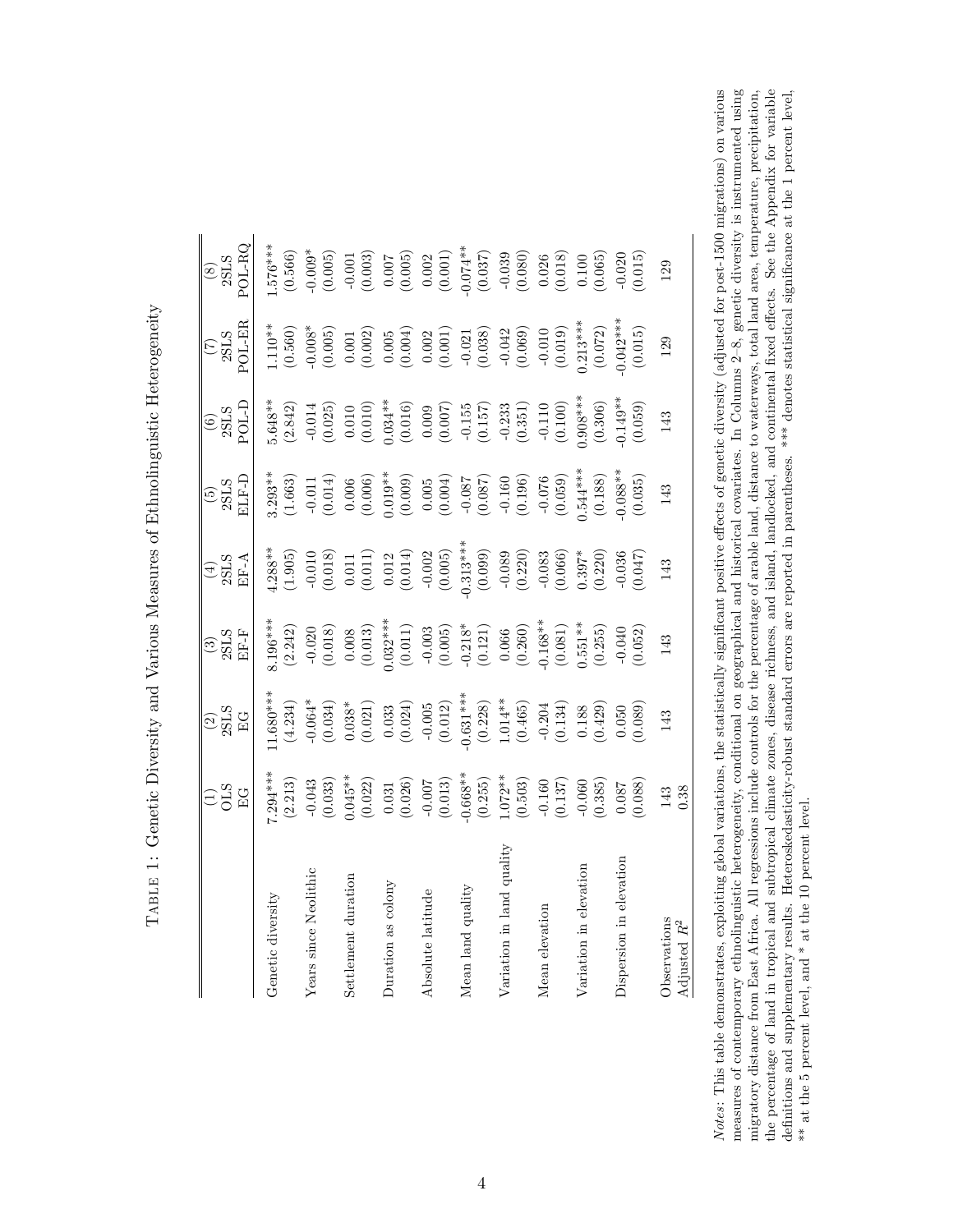As for the historical controls, the negative (albeit insignificant) coefficient on the time elapsed since the Neolithic transition is consistent with a homogenizing role of early institutionalized statehood, while the positive (but insignificant) coefficient on the duration of colonial experience accords with divide-and-rule strategies enacted by colonialists on native populations. Moreover, the significant positive coefficient on the duration of human settlement is consistent with the notion that ethnic fissions emerge over time. These three historical forces together explain 6 percent of the residual variation in the log number of groups.

Reassuringly, the estimated impact of genetic diversity on the number of ethnic groups is stronger when one accounts for the potentially confounding role of mass migrations from the Old World to the New World over the last 500 years. In particular, as depicted in panel (b) of Figure [1,](#page-7-0) if the regression from Column 1 is performed on a subsample comprised exclusively of countries in the Old World, both the coefficient and the partial  $R^2$  associated with genetic diversity become quantitatively larger, consistent with the hypothesis that genetic diversity primarily contributed to more ancient indigenous intergroup cleavages.

To further address the potential endogeneity between genetic and ethnic diversity due to globalization in the last half millennium, Column 2 estimates a 2SLS variant of the specification from Column 1, with genetic diversity instrumented by migratory distance from East Africa. The results indicate that the causal effect of genetic diversity on the log number of ethnic groups is quantitatively twice as strong as the OLS relationship from Column 1. Specifically, the 2SLS coefficient on genetic diversity implies that a 10 percentage point increase in genetic diversity increases the number of ethnic groups in the population by 2.

The regressions in Columns 3 and 4 explore the explanatory power of exogenous variation in genetic diversity for the observed variation in measures of ethnic fractionalization across countries, based on Fearon (2003) and Alesina et al. (2003), respectively.<sup>[9](#page-6-0)</sup> Genetic diversity is found to have a highly statistically significant positive effect on ethnic fractionalization. The estimate in Column 3 suggests that a 10 percentage point increase in genetic diversity increases the degree of ethnic fractionalization by 8 percentage points.[10](#page-6-1)

The next two columns investigate the influence of instrumented genetic diversity on linguistic heterogeneity, as reflected by fractionalization (Column 5) and polarization (Column 6) across linguistic groups within a country, categorized by Desmet, Ortuño-Ortín and Wacziarg (2012) based on ancestral cleavages among contemporary spoken languages. Genetic diversity confers a statistically significant positive effect on both measures, suggesting that it has indeed played a causal role in generating culturally fragmented populations in the distant past.<sup>[11](#page-6-2)</sup> Finally, the regressions

<span id="page-6-0"></span><sup>&</sup>lt;sup>9</sup>Since the 2SLS method is superior (relative to focusing on a Old-World sample of countries) in terms of exploiting global variations, it is employed as the identification strategy in Columns 3-8. In addition, since endogeneity bias may be more severe in these columns, given the functional dependence of fractionalization and polarization indices on the distribution of the population across groups, the OLS estimates of the relationship with genetic diversity do not reveal a robust systematic pattern in the global as opposed to the Old-World sample.

<span id="page-6-1"></span> $10$ An 8 percentage point increase in ethnic fractionalization can be interpreted as a 0.08 increase in the probability that two randomly-selected individuals in a population belong to different ethnic groups.

<span id="page-6-2"></span> $11$ Ancestral linguistic cleavages are identified by the branches that are closest to the roots of country-specific hierarchical linguistic trees. More recent branches in such evolutionary trees, however, are overwhelmingly governed by processes of cultural drift and cultural admixture. As such, linguistic groups categorized according to these recent splits are less likely to reflect a prehistoric endogenous group formation process, where the initial domain of genetic diversity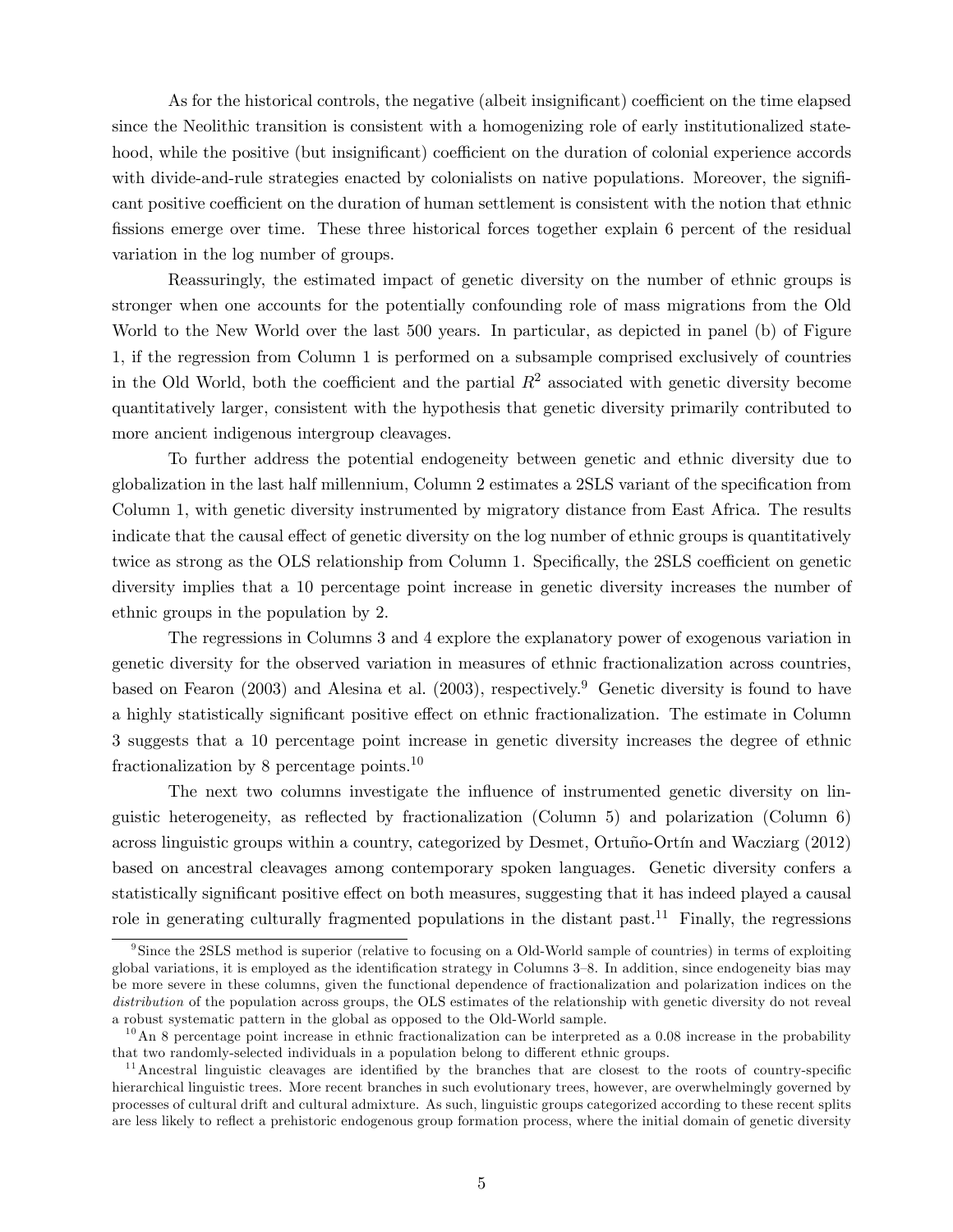<span id="page-7-0"></span>



settlement duration, duration as colony, absolute latitude, the mean of and variation in land quality, the mean of and variation and dispersion in elevation, the percentage Notes: This figure illustrates the positive relationships between genetic diversity and the number of ethnic groups in  $(a)$  a global sample of 143 countries and  $(b)$  an Old-World sample of 118 countries. The depicted relationships are conditional on the full set of geographical and historical covariates, including years since Neolithic, of arable land, distance to waterways, total land area, temperature, precipitation, the percentage of land in tropical and subtropical climate zones, disease richness, and Notes: This Ögure illustrates the positive relationships between genetic diversity and the number of ethnic groups in (a) a global sample of 143 countries and (b) an Old-World sample of 118 countries. The depicted relationships are conditional on the full set of geographical and historical covariates, including years since Neolithic, settlement duration, duration as colony, absolute latitude, the mean of and variation in land quality, the mean of and variation and dispersion in elevation, the percentage of arable land, distance to waterways, total land area, temperature, precipitation, the percentage of land in tropical and subtropical climate zones, disease richness, and island, landlocked, and continental fixed effects. See the Appendix for variable definitions and supplementary results. island, landlocked, and continental fixed effects. See the Appendix for variable definitions and supplementary results.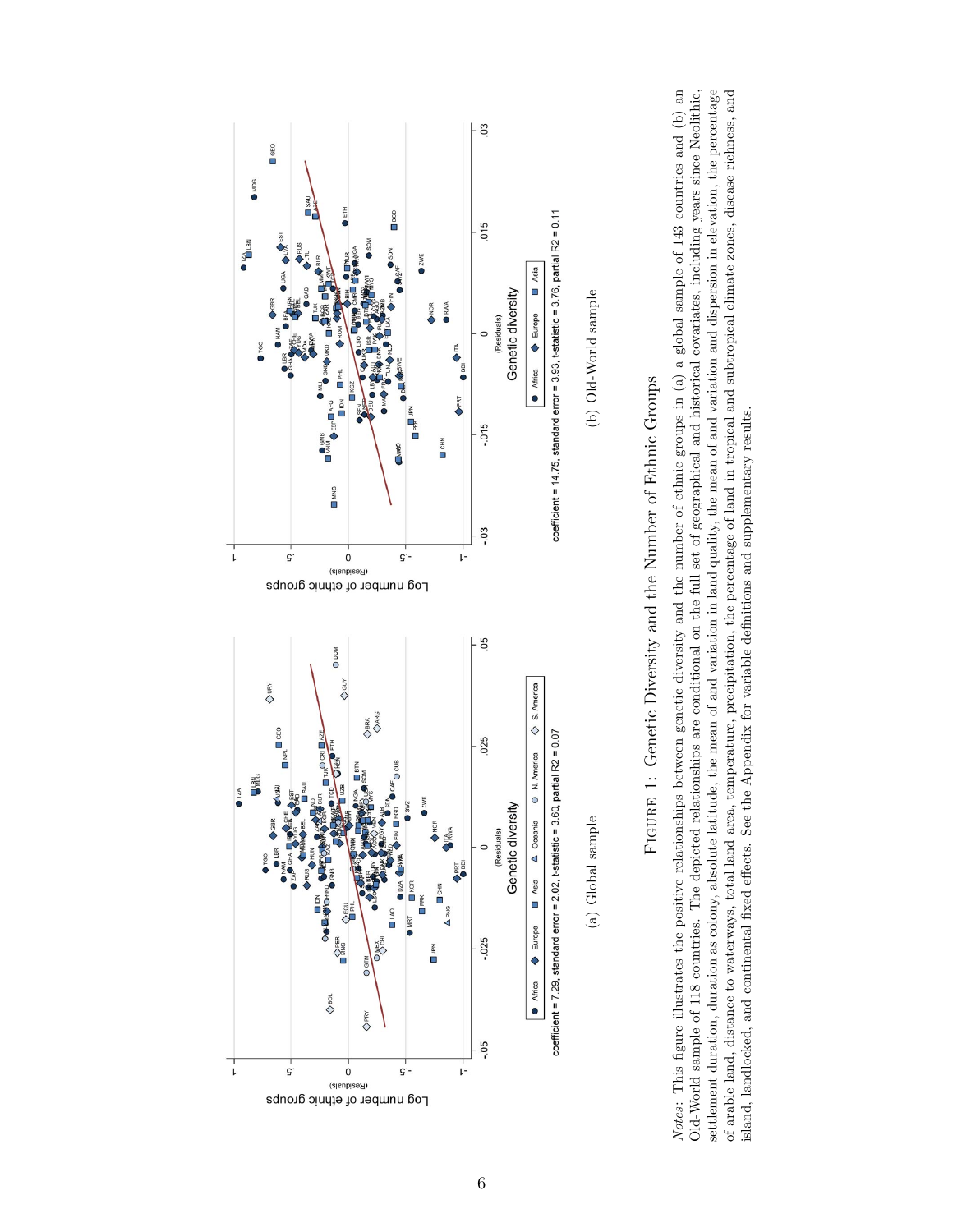in Columns 7 and 8 examine the impact of exogenous variation in genetic diversity on observed variations in indices of ethnolinguistic polarization, showing that genetic diversity has significantly contributed to not only the degree of fractionalization but the extent of polarization as well.

## 3 Concluding Remarks

Despite the importance attributed to the role of diversity in the stability and prosperity of nations, the origins of the uneven distribution of ethnic and cultural heterogeneity across countries have been underexplored. This research establishes that genetic diversity is an underlying cause of a broad spectrum of existing manifestations of ethnic and cultural fragmentation. Further exploration of this largely uncharted territory may revolutionize the understanding of the process of economic development and the persistent effects that deeply-rooted factors have had on the composition of human capital and economic development across the globe, fostering the design of policies aimed at promoting growth and alleviating poverty.

may have played a fundamental role. Thus, genetic diversity and geographical variability do not possess significant explanatory power for measures of fractionalization and polarization across linguistic groups classified using modern language categories.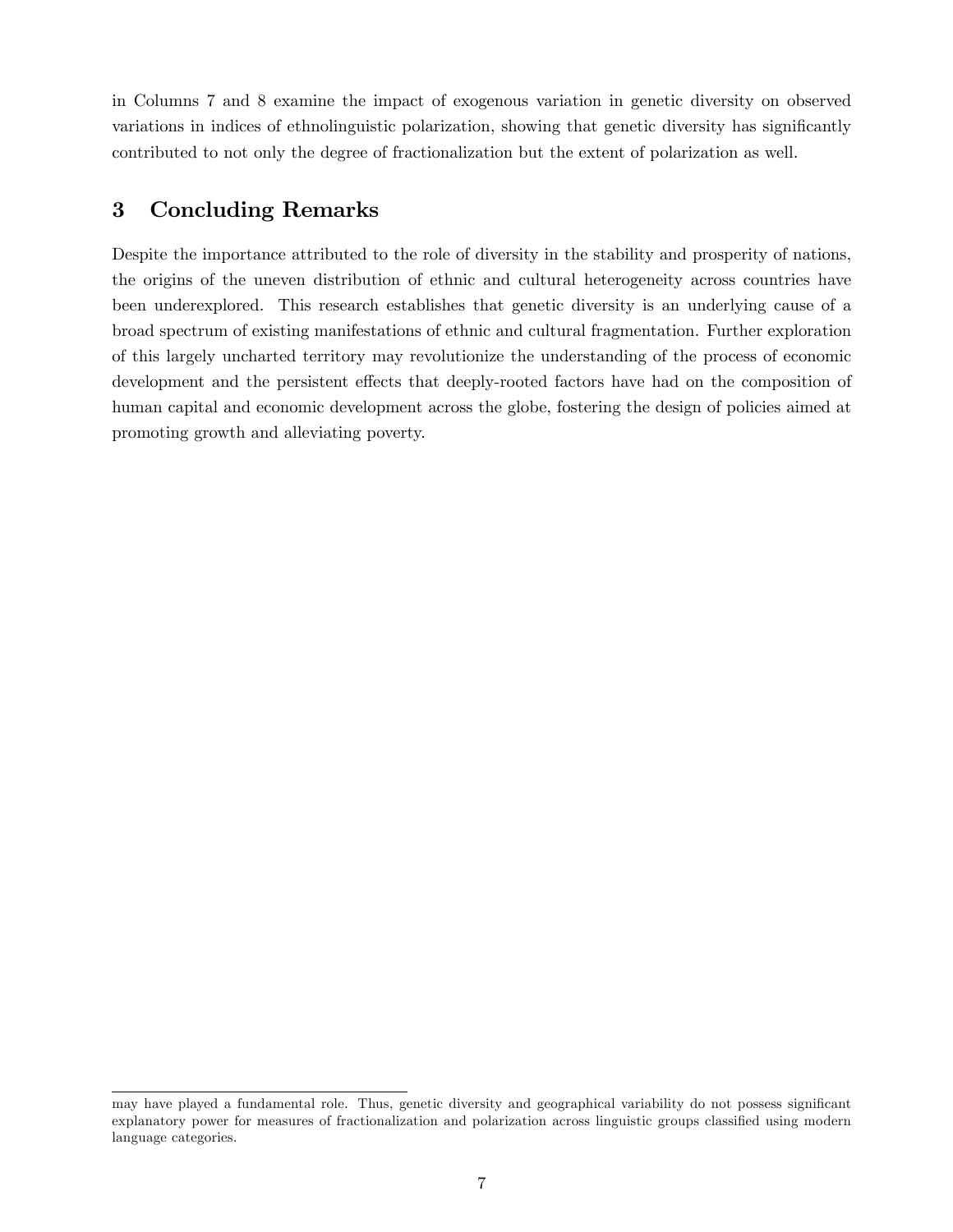# Appendix

### A Variable Definitions and Sources

### A.1 Dependent Variables

Number of ethnic groups [EG]. The total number of distinct ethnic groups in a countryís population, as compiled by Fearon (2003). The cross-country variable employed by the empirical analysis is the natural logarithm of one plus the number of ethnic groups. See Fearon (2003) for additional details on primary data sources and methodological assumptions.

Ethnic fractionalization [EF-F/EF-A]. The probability that 2 randomly-selected individuals in a country's population belong to different ethnic groups. Formally, the ethnic fractionalization index for each country is calculated as:

$$
FRAC = 1 - \sum_{i=1}^{n} p_i^2,
$$

where  $p_i$  is the proportional representation of ethnic group i in the national population; and n is the total number of ethnic groups comprising the countryís population. Data on ethnic groups (and their proportional representations in the national population) by country are compiled independently by Alesina et al. (2003) and Fearon (2003), thus yielding two separate (but correlated) cross-country measures of ethnic fractionalization. See Alesina et al. (2003) and Fearon (2003) for additional details on primary data sources and methodological assumptions.

Ethnolinguistic fractionalization, level-1 aggregation [ELF-D]. An index of fractionalization, constructed by Desmet, Ortuño-Ortín and Wacziarg (2012), across the *ancestral* categories of the modern linguistic groups in a countryís population. The ancestral linguistic divisions in a countryís population correspond to the branches that are closest to the "root" of the country-specific phylogenetic linguistic tree. To compute the fractionalization index, the proportional representations (in the national population) of the modern linguistic groups are first aggregated up into different bins, each corresponding to one of these proto-language branches of the linguistic tree. For each country, the index is then calculated across these bins (or ancestral linguistic groups) by applying the same equation as the one underlying the calculation of the ethnic fractionalization index. See Desmet, Ortuño-Ortín and Wacziarg  $(2012)$  for additional details on primary data sources and methodological assumptions.

Ethnolinguistic polarization, level-1 aggregation [POL-D]. An index of polarization, constructed by Desmet, Ortuño-Ortín and Wacziarg  $(2012)$ , across the *ancestral* categories of the modern linguistic groups in a country's population. The ancestral linguistic divisions in a country's population correspond to the branches that are closest to the "root" of the country-specific phylogenetic linguistic tree. To compute the polarization index, the proportional representations (in the national population) of the modern linguistic groups are first aggregated up into different bins, each corresponding to one of these proto-language branches of the linguistic tree. For each country, the index is then calculated across these bins (or ancestral linguistic groups) by applying the following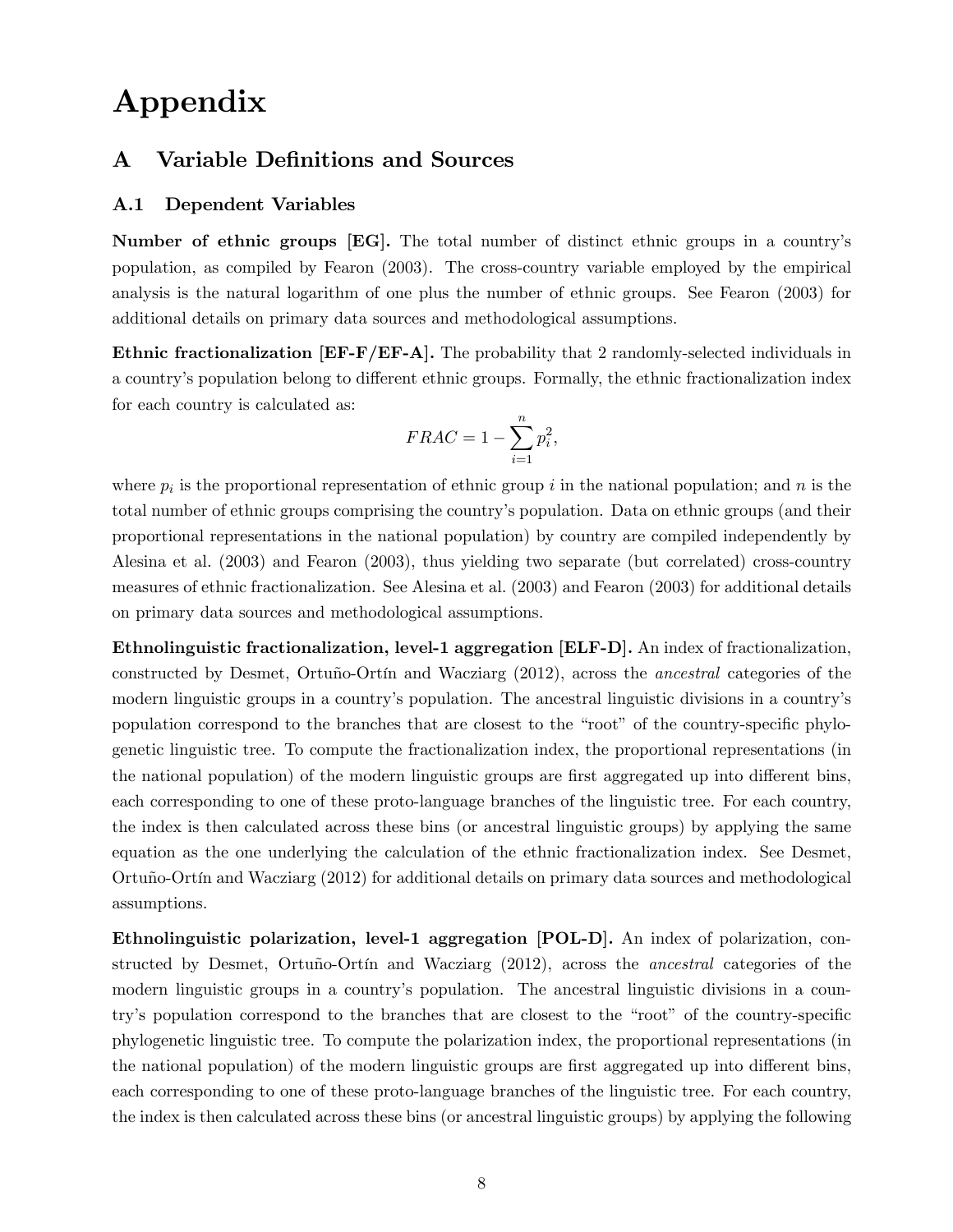definition of polarization due to Reynal-Querol (2002) and Montalvo and Reynal-Querol (2005):

$$
POL = 4 \sum_{i=1}^{n} p_i^2 [1 - p_i],
$$

where  $p_i$  is the proportional representation of ancestral linguistic group i; and n is the total number of ancestral linguistic groups. See Desmet, Ortuño-Ortín and Wacziarg (2012) for additional details on primary data sources and methodological assumptions.

Ethnolinguistic polarization, Esteban-Ray index [POL-ER]. An index of polarization, constructed by Esteban, Mayoral and Ray (2012), across the ethnic groups in a country's population, where ethnic groups by country are classified according to Fearon  $(2003)$  and the definition of polarization that is applied is the one due to Duclos, Esteban and Ray (2004) and Esteban and Ray (2011) that incorporates intergroup distances. Formally, the polarization index for each country is calculated as:

$$
POL = \sum_{i=1}^{n} \sum_{j=1}^{n} p_i^2 p_j \left[ 1 - s_{ij}^{0.05} \right],
$$

where  $p_i$  is the proportional representation of ethnic group i in the national population; n is the total number of ethnic groups comprising the country's population; and  $s_{ij}$  is the "degree of similarity" between the languages spoken by ethnic groups  $i$  and  $j$ , given by the ratio of the number of common branches (shared by the two languages) to the maximum possible number of branching steps (i.e., 15) in the phylogenetic linguistic tree for all languages worldwide. See Esteban, Mayoral and Ray (2012) for additional details on primary data sources and methodological assumptions.

Ethnolinguistic polarization, Reynal-Querol index [POL-RQ]. An index of polarization, constructed by Esteban, Mayoral and Ray (2012), across the ethnic groups in a countryís population, where ethnic groups by country are classified according to Fearon  $(2003)$  and the definition of polarization that is applied is the one due to Reynal-Querol (2002) and Montalvo and Reynal-Querol (2005). See Esteban, Mayoral and Ray (2012) for additional details on primary data sources and methodological assumptions.

#### A.2 Independent and Instrumental Variables

Migratory distance from East Africa. The great circle distance from Addis Ababa, Ethiopia to a countryís modern capital city along a land-restricted path forced through one or more of Öve aforementioned intercontinental waypoints, including Cairo, Egypt; Istanbul, Turkey; Phnom Penh, Cambodia; Anadyr, Russia; and Prince Rupert, Canada. Distances are calculated using the Haversine formula and are measured in units of a thousand kilometers. The methodology underlying the construction of this measure is adopted from Ramachandran et al. (2005). The geographical coordinates of the waypoints are obtained from Ramachandran et al. (2005) and those of the modern capital cities are obtained from the Central Intelligence Agencyís (CIA) [World Factbook](https://www.cia.gov/library/publications/the-world-factbook/) online. See Ashraf and Galor (2013) for additional details.

Genetic diversity. The expected heterozygosity (genetic diversity) of a country's contemporary national population, as developed by Ashraf and Galor (2013). This measure is based on migratory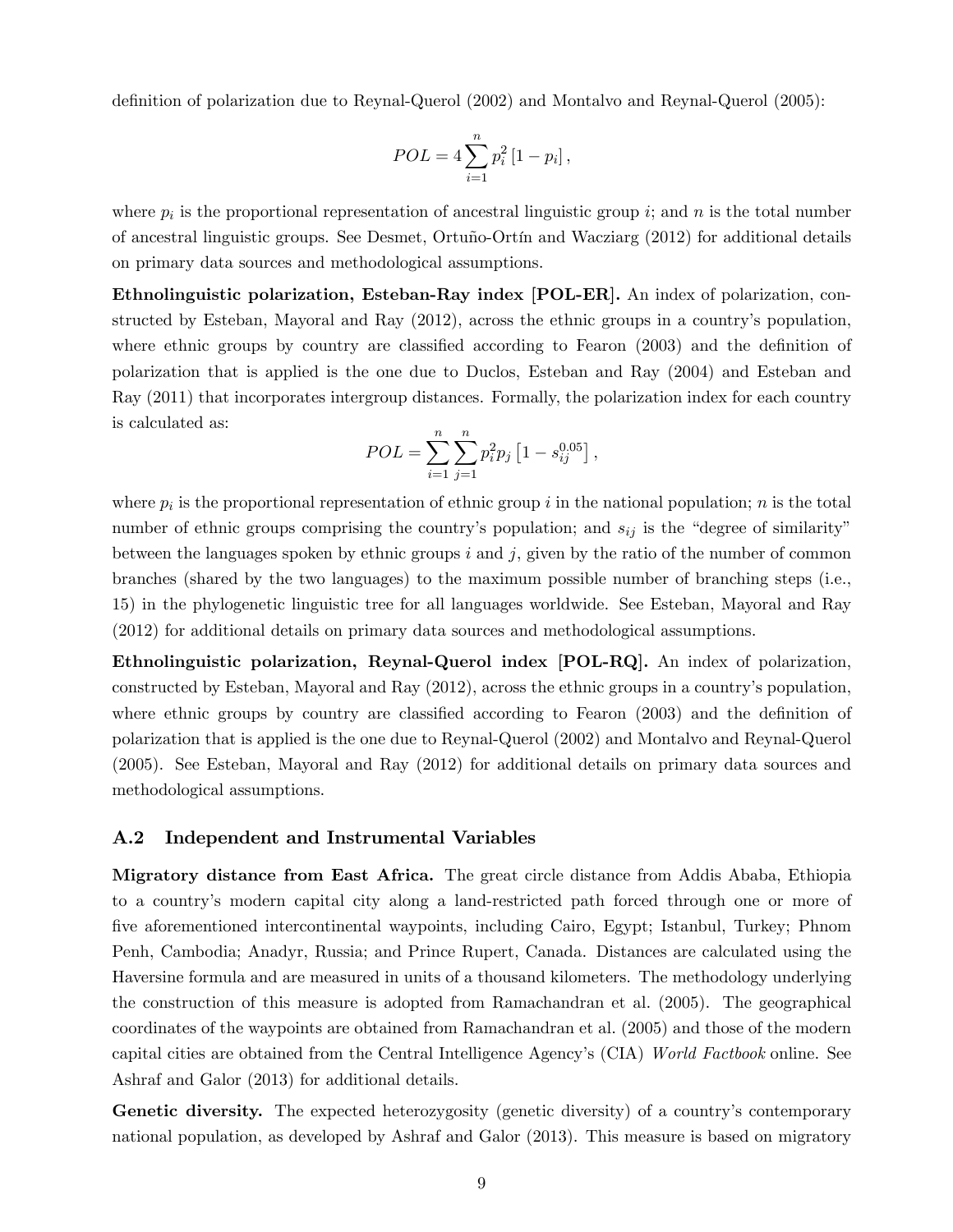distances from East Africa to the year 1500 locations of the ancestral populations of the countryís component ethnic groups in 2000 and on the pairwise migratory distances among these ancestral populations. The source countries of the ancestral populations are identified from the [World Migra](http://www.econ.brown.edu/fac/louis_putterman/world migration matrix.htm)tion Matrix,  $1500-2000$  (Putterman and Weil, 2010), and the modern capital cities of these countries are used to compute the aforementioned migratory distances. The measure of genetic diversity is then computed by applying (i) the coefficients obtained from regressing expected heterozygosity on migratory distance from East Africa at the ethnic group level, using a worldwide sample of 53 ethnic groups comprising the [Human Genome Diversity Cell Line Panel](http://www.cephb.fr/en/hgdp/diversity.php/), compiled by the Human Genome Diversity Project (HGDP) and the Centre d'Étude du Polymorphisme Humain (CEPH); (ii) the coefficients obtained from regressing pairwise genetic distance on pairwise migratory distance in a sample of 1,378 HGDP-CEPH ethnic group pairs, and (iii) the ancestry weights representing the fractions of the year 2000 national population (i.e., of the country for which the measure is being computed) that can trace their ancestral origins to different source countries in the year 1500. The ethnic group (and group-pair) level data on expected heterozygosities, geographical coordinates, and pairwise genetic distances are obtained from Ramachandran et al. (2005), and the country level data on ancestry weights are obtained from the *World Migration Matrix, 1500–2000* website. See Ashraf and Galor (2013) for a detailed discussion of the methodology underlying the construction of this measure.

Years since Neolithic. The number of thousand years elapsed (as of the year 2000) since the majority of the population residing within a countryís modern national borders began practicing sedentary agriculture as the primary mode of subsistence. This measure, reported by Putterman  $(2008)$ , is compiled using a wide variety of both region- and country-specific archaeological studies as well as more general encyclopedic works on the transition from hunting and gathering to agriculture during the Neolithic Revolution. See the *[Agricultural Transition Data Set](http://www.econ.brown.edu/fac/louis_putterman/agricultural data page.htm)* website for additional details on primary data sources and methodological assumptions.

Settlement duration. The maximum duration, in tens of thousands of years, of uninterrupted settlement by anatomically modern humans across locations within a country's modern national borders, as reported by Ahlerup and Olsson (2012). See Ahlerup and Olsson (2012) for additional details on primary data sources and methodological assumptions.

Duration as colony. The duration, in centuries, of experience by a country (or any subregion thereof) as a colony of one or more colonial powers, including the United Kingdom, France, Spain, Portugal, the Netherlands, Belgium, Italy, Germany, and the United States. In cases where different regions within a country's modern national borders were simultaneously colonized by different colonial powers, the durations of experience as a colony is aggregated across these regions. This variable is constructed by the authors of the current paper, based on colonization and decolonization dates obtained from a wide range of online resources, including (but not limited to) the CIA's [World](https://www.cia.gov/library/publications/the-world-factbook/) [Factbook](https://www.cia.gov/library/publications/the-world-factbook/), the [Encyclopaedia Brittanica](http://www.britannica.com/), and [Country Studies](http://lcweb2.loc.gov/frd/cs/) of the Library of Congress. Additional details on primary data sources and methodological assumptions are available from the authors upon request.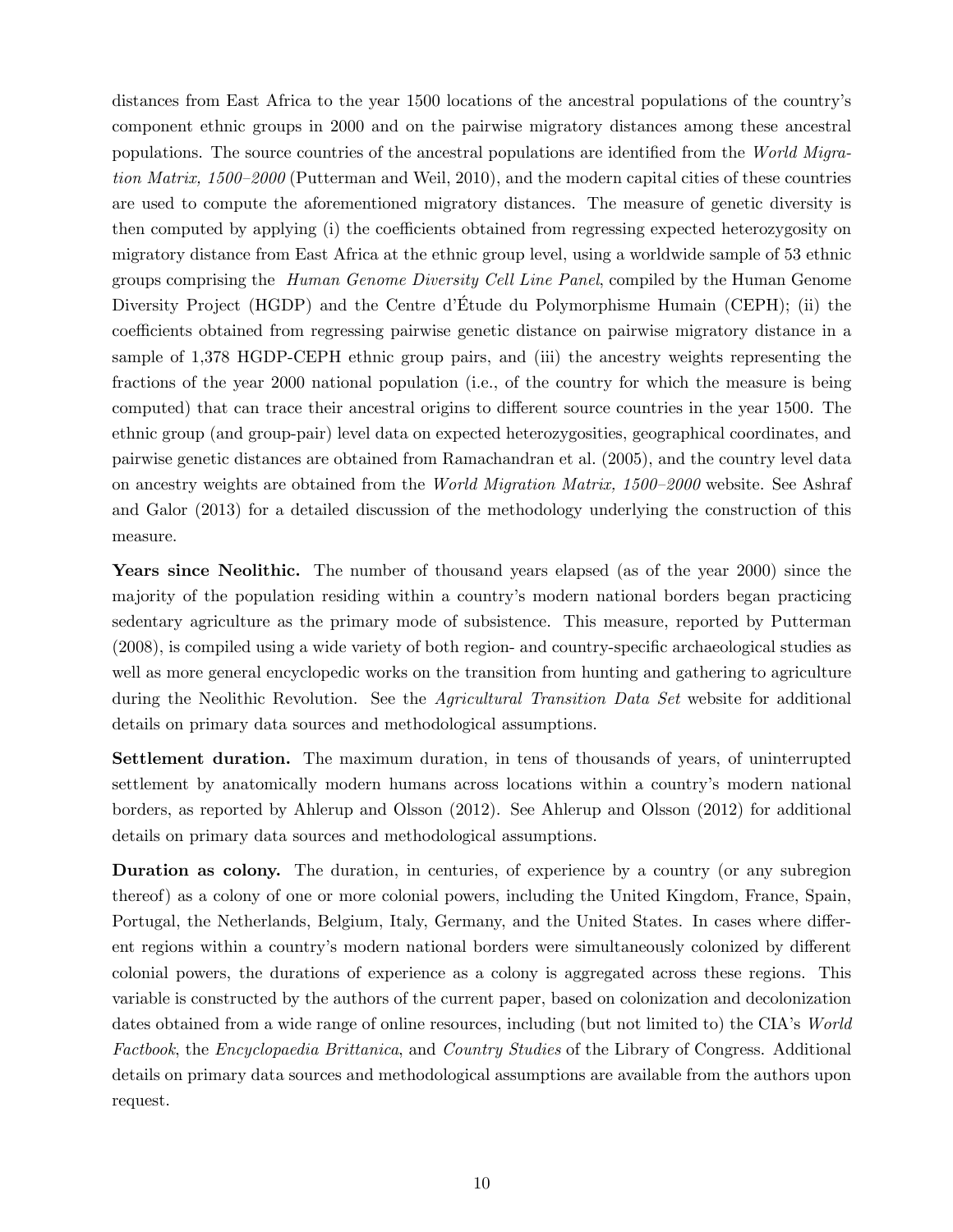Absolute latitude. The absolute value of the latitude of a country's geodesic centroid, as reported on the [Gothos](http://gothos.info/resources/) website, based on online metadata from (i) the National Geospatial-Intelligence Agency's (NGA) [GEOnet Names Server \(GNS\)](http://earth-info.nga.mil/gns/html/index.html) and (ii) the United States Geological Survey's (USGS) [Geographic Names Information System \(GNIS\)](http://geonames.usgs.gov/domestic/index.html/).

Mean land quality. A geospatial index of the suitability of land for agriculture, based on ecological indicators of climate suitability for cultivation, such as growing degree days and the ratio of actual to potential evapotranspiration, as well as on ecological indicators of soil suitability for cultivation, such as soil carbon density and soil pH. This index was initially developed at a half-degree resolution by Ramankutty et al. (2002), and it has been aggregated up to the country level by Michalopoulos (2012), by averaging values across the grid cells that are located within a country's national borders. The variable employed by the current analysis is thus the aggregate measure reported by Michalopoulos (2012). See Michalopoulos (2012) for additional details.

Variation in land quality. The standard deviation of the agricultural suitability index (as discussed above) across the grid cells (at a half-degree resolution) that are located within a country's national borders, as reported by Michalopoulos (2012). See Michalopoulos (2012) for additional details.

Mean elevation. The average elevation of a country, in thousands of kilometers above sea level, calculated using geospatial data at a 1-degree resolution from the [Geographically based Economic](http://gecon.yale.edu/) data  $(G-ECON)$  project (Nordhaus, 2006), which is, in turn, based on similar data at a 10-minute resolution from New et al. (2002). The measure is aggregated up to the country level by averaging across the grid cells that are located within a country's national borders. See the [G-ECON](http://gecon.yale.edu/) project website for additional details.

Variation in elevation. The standard deviation of elevation (as discussed above) across the grid cells (at a 1-degree resolution) that are located within a country's national borders. See the  $G$ - $ECON$ project website for additional details.

Dispersion in elevation. The difference between the maximum and minimum values of elevation (as discussed above) across the grid cells (at a 1-degree resolution) that are located within a countryís national borders. See the [G-ECON](http://gecon.yale.edu/) project website for additional details.

Percentage of arable land. The fraction of a country's total land area that is arable, as reported for the year 2000 by the World Bank's *[World Development Indicators](http://data.worldbank.org/data-catalog/world-development-indicators)* online.

Distance to waterways. The distance, in thousands of kilometers, from a geospatial grid cell to the nearest ice-free coastline or sea-navigable river, averaged across the grid cells that are located within a country's national borders. This variable, developed by Gallup, Sachs and Mellinger (1999), is available from the online *[Research Datasets](http://www.cid.harvard.edu/ciddata/geographydata.htm)* repository maintained by Harvard University's Center for International Development.

Total land area. The total land area of a country, in millions of square kilometers, as reported for the year 2000 by the World Bank's *[World Development Indicators](http://data.worldbank.org/data-catalog/world-development-indicators)* online.

Temperature. The average monthly temperature of a country, in units of ten degrees Celsius per month, over the 1961–1990 time period, calculated using geospatial data on average monthly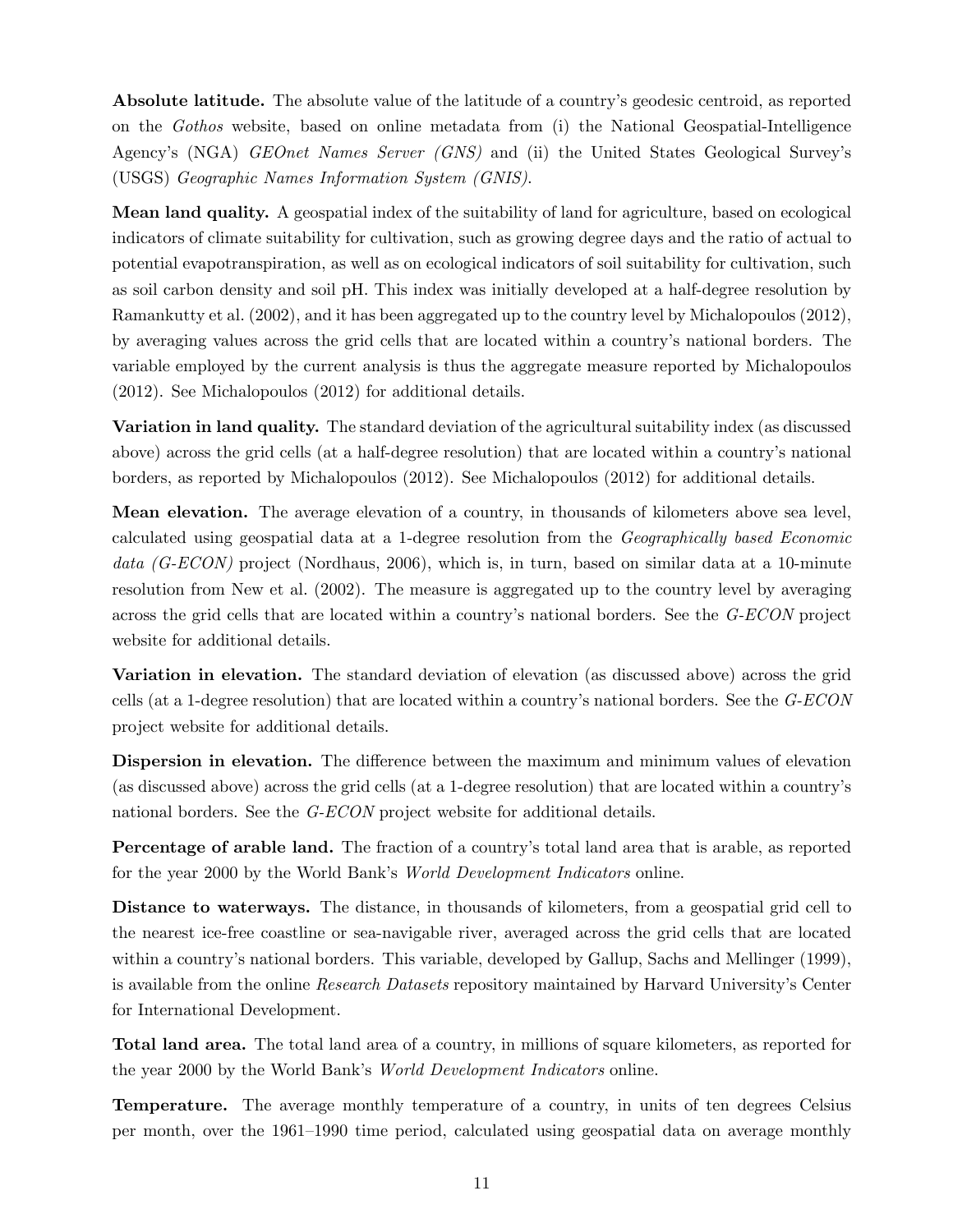temperature for this period at a 1-degree resolution from the [G-ECON](http://gecon.yale.edu/) project (Nordhaus, 2006), which is, in turn, based on similar data at a 10-minute resolution from New et al. (2002). The measure is aggregated up to the country level by averaging across the grid cells that are located within a country's national borders. See the  $G$ - $ECON$  project website for additional details.

Precipitation. The average monthly precipitation of a country, in units of ten millimeters per month, over the 1961–1990 time period, calculated using geospatial data on average monthly precipitation for this period at a 1-degree resolution from the  $G-ECON$  project (Nordhaus, 2006), which is, in turn, based on similar data at a 10-minute resolution from New et al. (2002). The measure is aggregated up to the country level by averaging across the grid cells that are located within a country's national borders. See the *[G-ECON](http://gecon.yale.edu/)* project website for additional details.

Percentage of land in tropical and subtropical climate zones. The fraction of a country's total land area that is located in regions classified as tropical or subtropical by the Köppen-Geiger climate classification system. This variable, developed by Gallup, Sachs and Mellinger (1999), is available from the online [Research Datasets](http://www.cid.harvard.edu/ciddata/geographydata.htm) repository maintained by Harvard University's Center for International Development.

Disease richness. The total number of different types of infectious diseases in a country, as reported by Fincher and Thornhill (2008), based on the [Global Infectious Disease and Epidemiology Network](http://www.gideononline.com/) [\(GIDEON\)](http://www.gideononline.com/) online database. See Fincher and Thornhill (2008) for additional details.

Island nation dummy. An indicator for whether or not a country shares a land border with any other country, as reported by the CIA's [World Factbook](https://www.cia.gov/library/publications/the-world-factbook/) online.

Landlocked dummy. An indicator for whether or not a country is landlocked, as reported by the CIA's [World Factbook](https://www.cia.gov/library/publications/the-world-factbook/) online.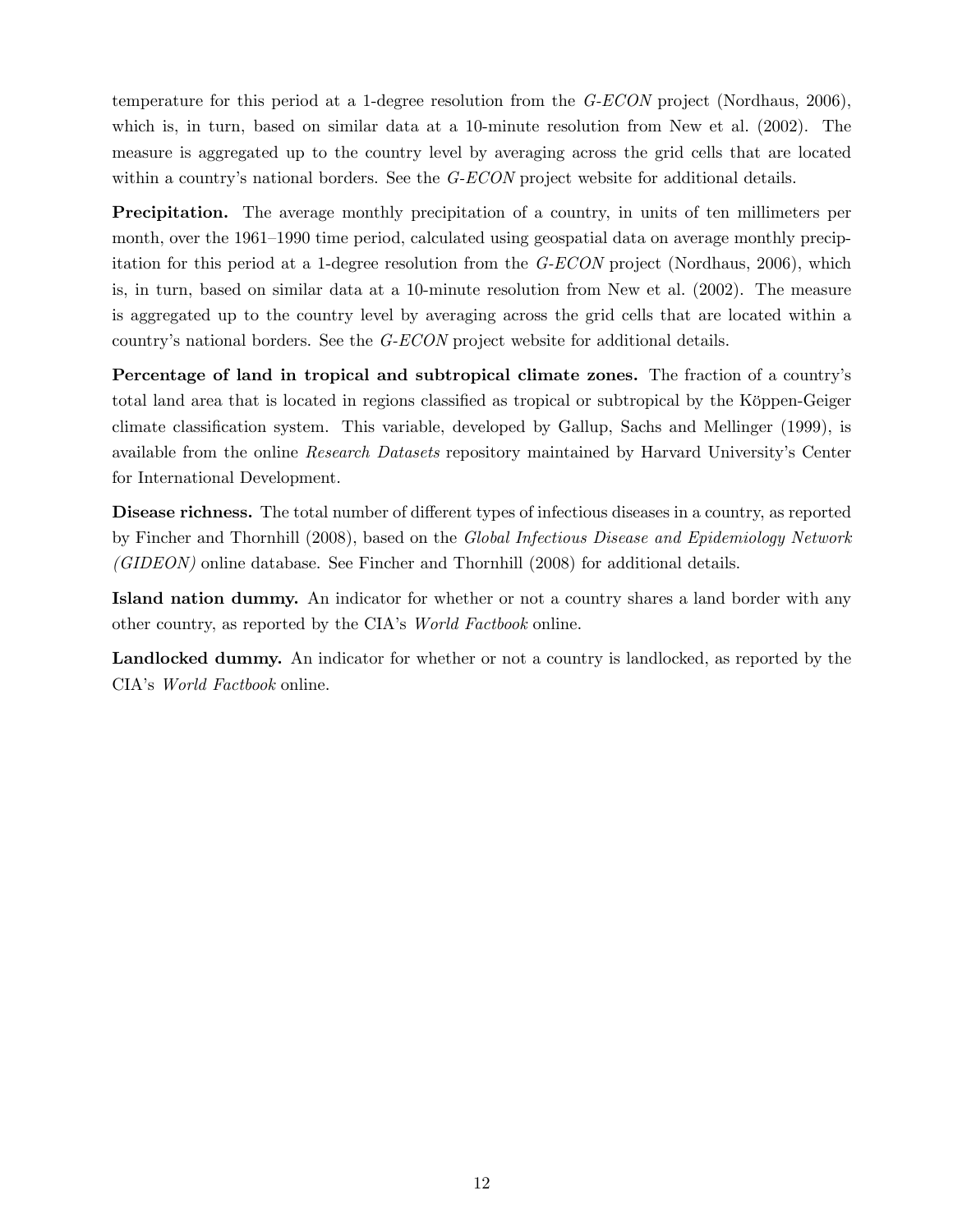# B Supplementary Results

|                                                                 | (1)                                           | $\overline{(2)}$                              |
|-----------------------------------------------------------------|-----------------------------------------------|-----------------------------------------------|
|                                                                 | <b>OLS</b><br>First stage of<br>Columns $2-6$ | <b>OLS</b><br>First stage of<br>Columns $7-8$ |
| Migratory distance from East Africa                             | $-0.598***$<br>(0.084)                        | $-0.609***$<br>(0.094)                        |
| Years since Neolithic                                           | 0.066<br>(0.096)                              | 0.109<br>(0.101)                              |
| Settlement duration                                             | $0.122**$<br>(0.053)                          | 0.070<br>(0.061)                              |
| Duration as colony                                              | $-0.041$<br>(0.087)                           | $-0.036$<br>(0.088)                           |
| Absolute latitude                                               | 0.032<br>(0.034)                              | 0.009<br>(0.035)                              |
| Mean land quality                                               | 0.031<br>(1.122)                              | 0.882<br>(1.240)                              |
| Variation in land quality                                       | $-0.387$<br>(1.887)                           | $-1.036$<br>(1.876)                           |
| Mean elevation                                                  | 0.670<br>(0.519)                              | 0.371<br>(0.647)                              |
| Variation in elevation                                          | $-4.092**$<br>(1.661)                         | $-5.016**$<br>(1.988)                         |
| Dispersion in elevation                                         | $0.658*$<br>(0.360)                           | $0.921**$<br>(0.439)                          |
| Observations<br>Adjusted $R^2$<br>F-test of excluded instrument | 143<br>0.77                                   | 129<br>0.78                                   |
|                                                                 | 50.24                                         | 41.84                                         |

Table B.1: First-Stage Regressions

Notes: This table reports the results from the Örst-stage regressions associated with the 2SLS regressions in Columns  $2-8$  of Table 1 of the paper, where genetic diversity (adjusted for post-1500 migrations) is instrumented using migratory distance from East Africa. All regressions include controls for the percentage of arable land, distance to waterways, total land area, temperature, precipitation, the percentage of land in tropical and subtropical climate zones, disease richness, and island, landlocked, and continental fixed effects. Heteroskedasticity-robust standard errors are reported in parentheses. \*\*\* denotes statistical significance at the 1 percent level, \*\* at the 5 percent level, and \* at the 10 percent level.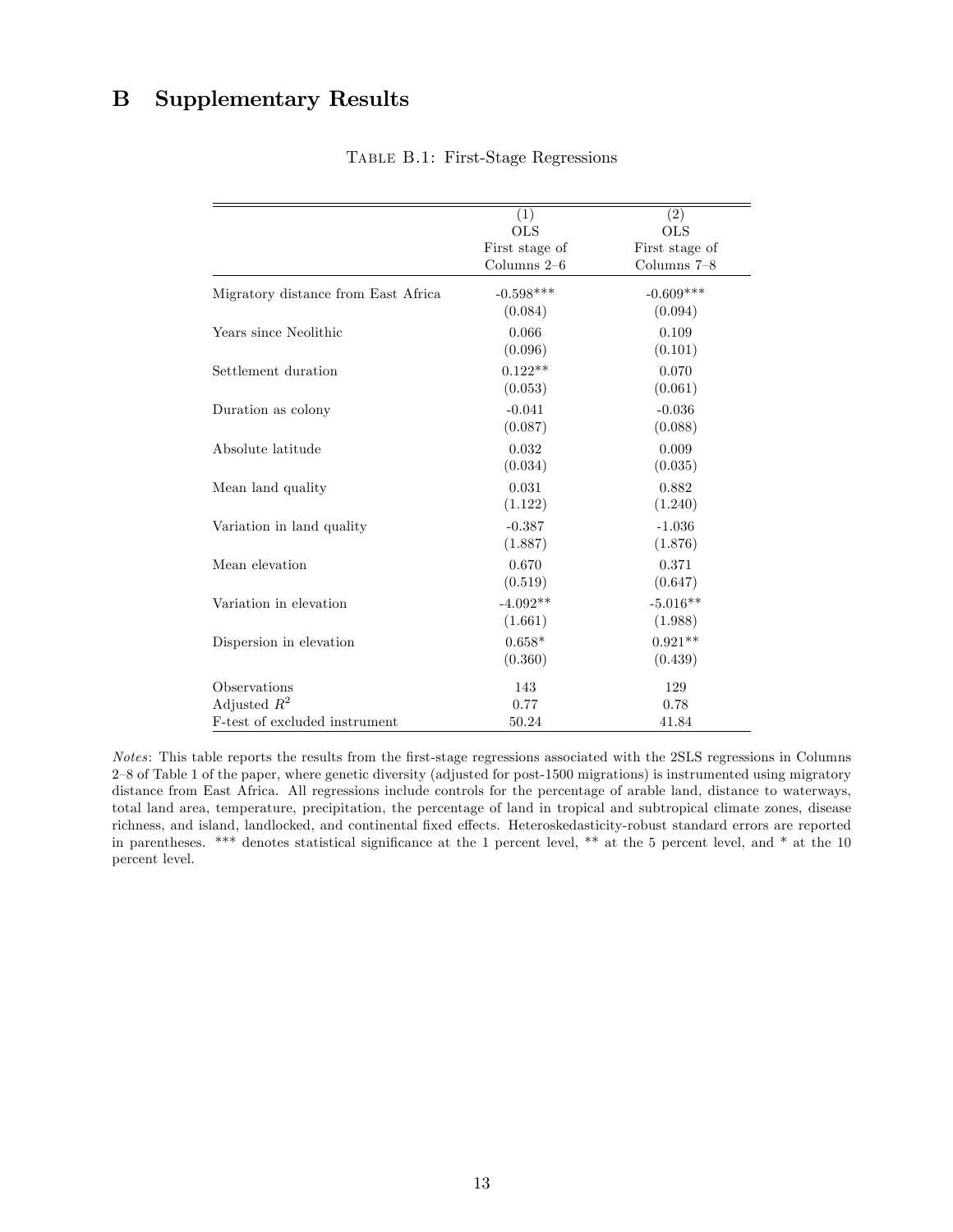|                           |                   |                                | $\overline{(3)}$ |                   |                   | $\overline{(6)}$ |                   |
|---------------------------|-------------------|--------------------------------|------------------|-------------------|-------------------|------------------|-------------------|
|                           | (1)<br><b>OLS</b> | $\overline{(2)}$<br><b>OLS</b> | <b>OLS</b>       | (4)<br><b>OLS</b> | (5)<br><b>OLS</b> | <b>OLS</b>       | (7)<br><b>OLS</b> |
|                           | EG                | $EF-F$                         | $EF-A$           | ELF-D             | POL-D             | POL-ER           | POL-RQ            |
|                           |                   |                                |                  |                   |                   |                  |                   |
| Genetic diversity         | $14.750***$       | $6.867***$                     | $3.612*$         | $3.881**$         | $6.886**$         | $1.120**$        | $1.137*$          |
|                           | (4.317)           | (1.948)                        | (1.940)          | (1.550)           | (2.663)           | (0.486)          | (0.589)           |
| Years since Neolithic     | $-0.071*$         | $-0.022$                       | $-0.010$         | $-0.018$          | $-0.026$          | $-0.007$         | $-0.006$          |
|                           | (0.038)           | (0.019)                        | (0.021)          | (0.015)           | (0.027)           | (0.005)          | (0.006)           |
| Settlement duration       | 0.038             | 0.020                          | 0.010            | 0.011             | 0.019             | 0.003            | $-0.000$          |
|                           | (0.023)           | (0.013)                        | (0.014)          | (0.007)           | (0.012)           | (0.002)          | (0.004)           |
| Duration as colony        | 0.019             | $0.018*$                       | $-0.004$         | 0.015             | $0.030*$          | 0.003            | 0.005             |
|                           | (0.024)           | (0.011)                        | (0.013)          | (0.010)           | (0.018)           | (0.004)          | (0.005)           |
| Absolute latitude         | $-0.003$          | 0.001                          | $-0.003$         | 0.005             | 0.010             | $0.003**$        | $0.003**$         |
|                           | (0.015)           | (0.006)                        | (0.006)          | (0.005)           | (0.009)           | (0.001)          | (0.001)           |
| Mean land quality         | $-0.638**$        | $-0.239$                       | $-0.249*$        | $-0.184**$        | $-0.322*$         | $-0.011$         | $-0.037$          |
|                           | (0.305)           | (0.158)                        | (0.147)          | (0.092)           | (0.171)           | (0.027)          | (0.043)           |
| Variation in land quality | $1.015*$          | 0.215                          | $-0.128$         | $-0.056$          | $-0.093$          | $-0.028$         | $-0.007$          |
|                           | (0.575)           | (0.290)                        | (0.293)          | (0.205)           | (0.373)           | (0.067)          | (0.100)           |
| Mean elevation            | $-0.152$          | $-0.085$                       | $-0.058$         | $-0.019$          | $-0.041$          | 0.009            | $0.050**$         |
|                           | (0.154)           | (0.079)                        | (0.075)          | (0.062)           | (0.114)           | (0.016)          | (0.022)           |
| Variation in elevation    | $-0.327$          | 0.146                          | 0.185            | $0.312*$          | $0.575*$          | 0.050            | $-0.004$          |
|                           | (0.385)           | (0.193)                        | (0.185)          | (0.162)           | (0.294)           | (0.052)          | (0.059)           |
| Dispersion in elevation   | $0.172*$          | 0.026                          | 0.019            | $-0.063*$         | $-0.110*$         | $-0.016$         | $-0.010$          |
|                           | (0.090)           | (0.046)                        | (0.044)          | (0.037)           | (0.066)           | (0.013)          | (0.014)           |
| Observations              | 118               | 118                            | 118              | 118               | 118               | 106              | 106               |
| Adjusted $R^2$            | 0.41              | 0.48                           | 0.49             | 0.30              | 0.31              | 0.26             | 0.12              |
|                           |                   |                                |                  |                   |                   |                  |                   |

Table B.2: Genetic Diversity and Ethnolinguistic Heterogeneity across Countries in the Old World

Notes: This table demonstrates, exploiting variations across countries in the Old World, the statistically significant positive relationships between genetic diversity (adjusted for post-1500 migrations) and various measures of contemporary ethnolinguistic heterogeneity, conditional on geographical and historical covariates. All regressions include controls for the percentage of arable land, distance to waterways, total land area, temperature, precipitation, the percentage of land in tropical and subtropical climate zones, disease richness, and island, landlocked, and continental fixed effects. Heteroskedasticity-robust standard errors are reported in parentheses. \*\*\* denotes statistical significance at the 1 percent level, \*\* at the 5 percent level, and \* at the 10 percent level.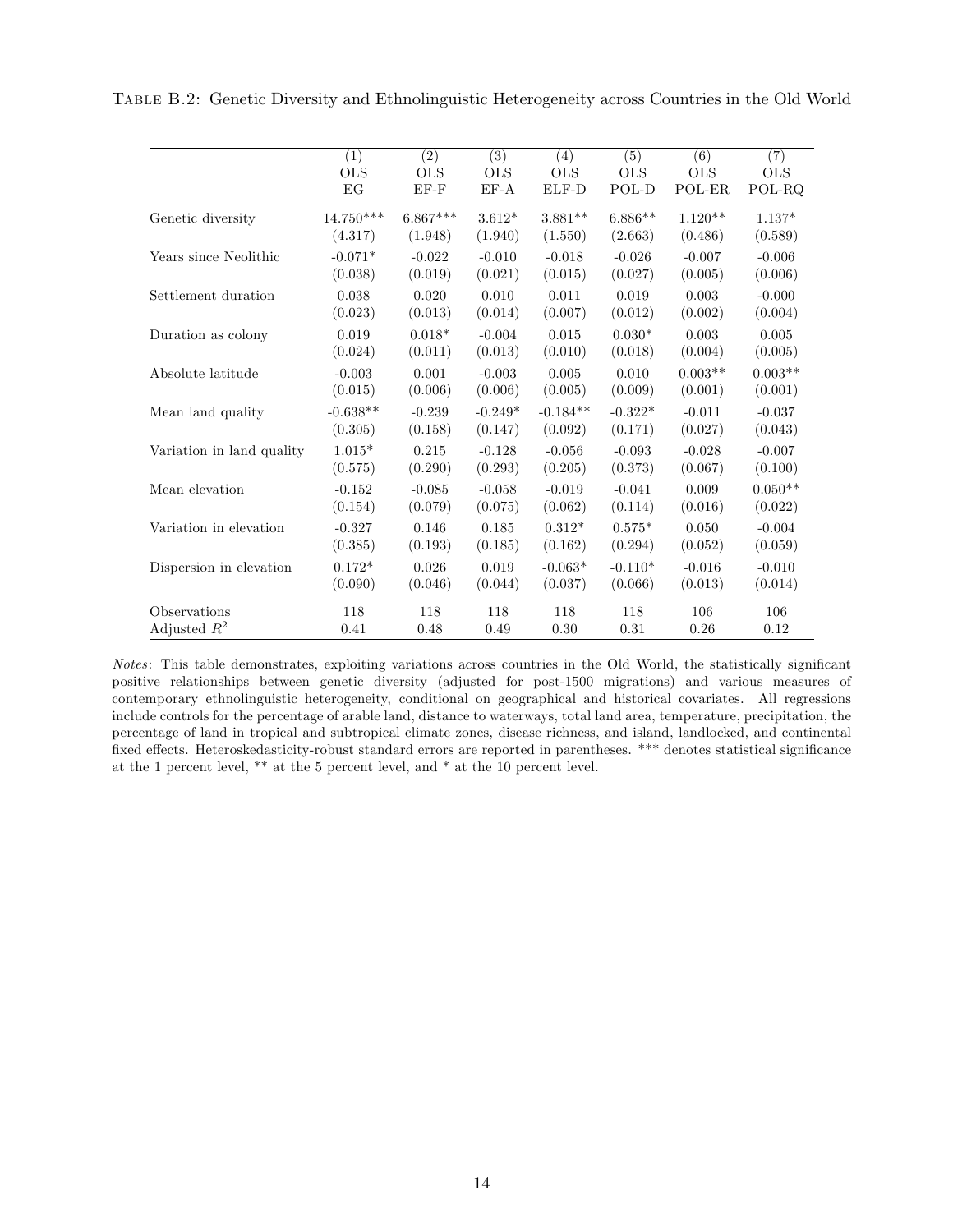## References

- Ahlerup, Pelle, and Ola Olsson. 2012. "The Roots of Ethnic Diversity." Journal of Economic Growth,  $17(2)$ :  $71–102$ .
- Alesina, Alberto, and Eliana La Ferrara. 2005. "Ethnic Diversity and Economic Performance." Journal of Economic Literature,  $43(3)$ : 762–800.
- Alesina, Alberto, Arnaud Devleeschauwer, William Easterly, Sergio Kurlat, and Romain Wacziarg. 2003. "Fractionalization." Journal of Economic Growth,  $8(2)$ : 155–194.
- Ashraf, Quamrul, and Oded Galor. 2013. "The "Out of Africa" Hypothesis, Human Genetic Diversity, and Comparative Economic Development." American Economic Review,  $103(1): 1-46$ .
- Desmet, Klaus, Ignacio Ortuño-Ortín, and Romain Wacziarg. 2012. "The Political Economy of Linguistic Cleavages." Journal of Development Economics, 97(2): 322–338.
- Duclos, Jean-Yves, Joan Esteban, and Debraj Ray. 2004. "Polarization: Concepts, Measurement, Estimation." Econometrica, 72(6): 1737-1772.
- Esteban, Joan, and Debraj Ray. 2011. "Linking Conflict to Inequality and Polarization." American Economic Review,  $101(4)$ : 1345–1374.
- Esteban, Joan, Laura Mayoral, and Debraj Ray. 2012. "Ethnicity and Conflict: An Empirical Study." American Economic Review,  $102(4)$ : 1310-1342.
- Fearon, James D. 2003. "Ethnic and Cultural Diversity by Country." Journal of Economic Growth,  $8(2): 195 - 222.$
- Fincher, Corey L., and Randy Thornhill. 2008. "Assortative Sociality, Limited Dispersal, Infectious Disease and the Genesis of the Global Pattern of Religion Diversity.<sup>n</sup> Proceedings of the Royal Society B,  $275(1651)$ :  $2587-2594$ .
- Gallup, John Luke, Jeffrey D. Sachs, and Andrew D. Mellinger. 1999. "Geography and Economic Development." International Regional Science Review, 22(2): 179–232.
- Michalopoulos, Stelios. 2012. "The Origins of Ethnolinguistic Diversity." American Economic  $Review, 102(4): 1508–1539.$
- Montalvo, José G., and Marta Reynal-Querol. 2005. "Ethnic Polarization, Potential Conflict, and Civil Wars." American Economic Review, 95(3): 796–816.
- New, Mark, David Lister, Mike Hulme, and Ian Makin. 2002. "A High-Resolution Data Set of Surface Climate Over Global Land Areas." Climate Research,  $21(1): 1-25$ .
- Nordhaus, William D. 2006. "Geography and Macroeconomics: New Data and New Findings." Proceedings of the National Academy of Sciences,  $103(10)$ :  $3510-3517$ .